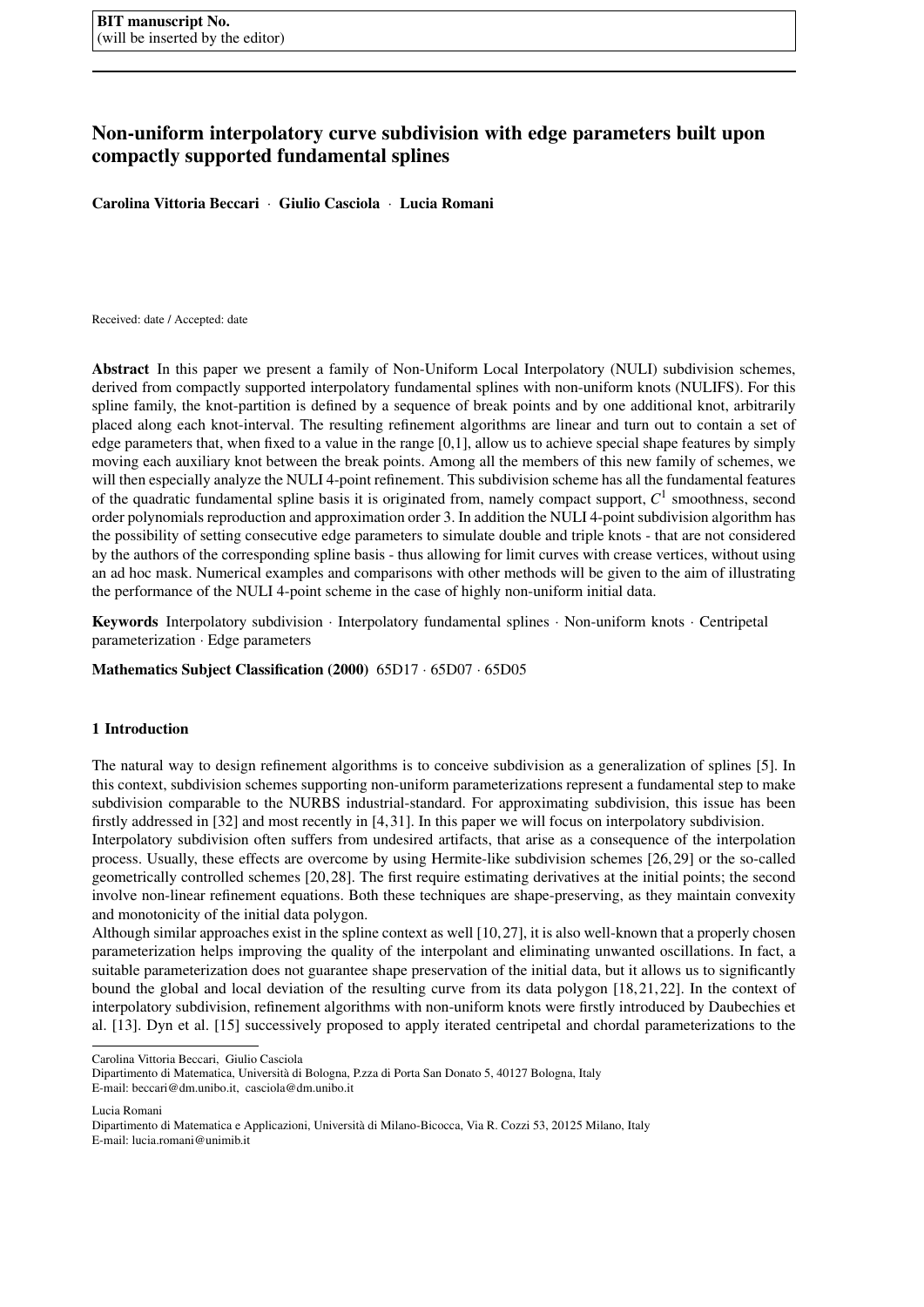scheme of this family derived by up-sampling from the cubic non-uniform Lagrange-like interpolant. Since this approach requires recomputing the underlying parameterization at each subdivision step, the resulting refinement process is non-linear and, by using an ad hoc analysis, the authors prove that it generates  $C^0$  limit curves. In this paper we derive non-uniform, local, interpolatory subdivision algorithms by up-sampling from the general order-*n* member of a family of Non-Uniform, Local, Interpolatory, Fundamental Splines (NULIFS). For this spline family, the knot-partition is defined by a sequence of break points and by one additional knot, arbitrarily placed along each knot-interval. As a result, the refinement rules are naturally designed to handle unequal knot intervals and to include a set of edge parameters that, when fixed to arbitrary values in the range [0,1], allow us to achieve special shape features by simply moving each auxiliary knot between the break points. This additional degree of freedom, in fact, makes it possible to generate limit curves incorporating point tension effects as well as the advantages of dealing with multiple knots.

We then present in more detail the construction of the 4-point subdivision algorithm obtained from the order-3 NULIFS and we analyze its main properties. We also illustrate the 6-point scheme derived from the order-4 NULIFS. Finally we compare the NULI 4-point scheme with the NULI 6-point scheme as well as with the 4-point schemes by Daubechies et al. [13] and Dyn et al. [15]. Our analysis emphasizes that, for the purpose of applications, the NULI 4-point scheme represents a good trade-off between shape quality and computational efficiency. In fact the NULI 4-point scheme generates good quality interpolants by combining a properly chosen parameterization together with the properties of  $C^1$ -smoothness and quadratic precision. At the same time, its refinement equations are given by linear and simple formulas where the coefficients are explicitly computed depending on the edge parameter values, that can be automatically calculated or manually set to achieve a number of special features - like non-symmetric behaviors and  $C^0$  vertices.

The remainder of the paper is organized as follows. In Section 2 we introduce the family of order-*n* nonuniform local interpolatory fundamental splines proposed in [9] by Chui and De Villiers (Section 2.1) and we recall its distinctive features (Section 2.2); successively we discuss the issue of designing refinement equations upon the selected family members (Section 2.3). In Section 3 we present in detail the NULI 4-point scheme originated from the order-3 NULIFS (Sections 3.1 and 3.2) and analyze its main properties concerning polynomial precision, smoothness order and support width (Section 3.3). Section 4 extends the discussion to order-4 NULIFS and to the definition of the related NULI 6-point scheme. Finally, in Section 5, we show some significant examples confirming the effectiveness of our interpolatory subdivision algorithms, and especially of the NULI 4-point scheme, when applied to highly non-uniform data. A comparison with the limit curves obtained through the non-linear 4-point schemes in Dyn et al. [15] and Daubechies et al. [13] will also be presented.

#### 2 Towards the definition of NULI subdivision schemes

In this section we briefly introduce the family of order-*n* non-uniform local interpolatory fundamental splines proposed by Chui and De Villiers [9]. This family has the capability of efficiently generating optimal quality interpolants, due to its features of arbitrary knot-spacing, compact support and polynomial precision. However, for any order *n*, the quality of the NULIFS interpolant is strictly related to a suitable choice of the parameters that characterize this family member. We will therefore discuss how these parameters need to be initialized in order to generate the order-*n* NULIFS that suits our context best. Finally we will address in great generality the issue of designing refinement equations up-on the selected family member.

#### 2.1 A family of Non-Uniform Local Interpolatory Fundamental Splines (NULIFS)

Locally-supported fundamental splines leading to highly accurate local interpolation methods were firstly presented by Dahmen et al. [11]. In that seminal paper, the interpolant construction requires the solution of small linear systems with size depending on the spline degree, but not on the number of interpolation points. An explicit representation for these splines appeared only in 1990 [8]. However, this proposal was limited to the case of uniform knots. Six years later the explicit formulation of the coefficients of locally-supported interpolatory fundamental splines with arbitrary knots was provided [9].

We will now start by briefly summarizing these results, as they will be taken as a starting point for the theory developed in the remainder of the paper.

Given an ordered sequence of real values  $\mathcal{X} := \{x_i\}_{i \in \mathbb{Z}}$  with  $\ldots < x_i < x_{i+1} < \ldots$ , define the knot-sequence  $\mathscr{T} := \{t_i\}_{i \in \mathbb{Z}} \text{ with } ... < t_i < t_{i+1} < ... \text{ such that } t_{2i} := x_i.$ 

In [9] the problem of interpolation from a space of spline functions with sample points at  $\mathcal X$  is addressed by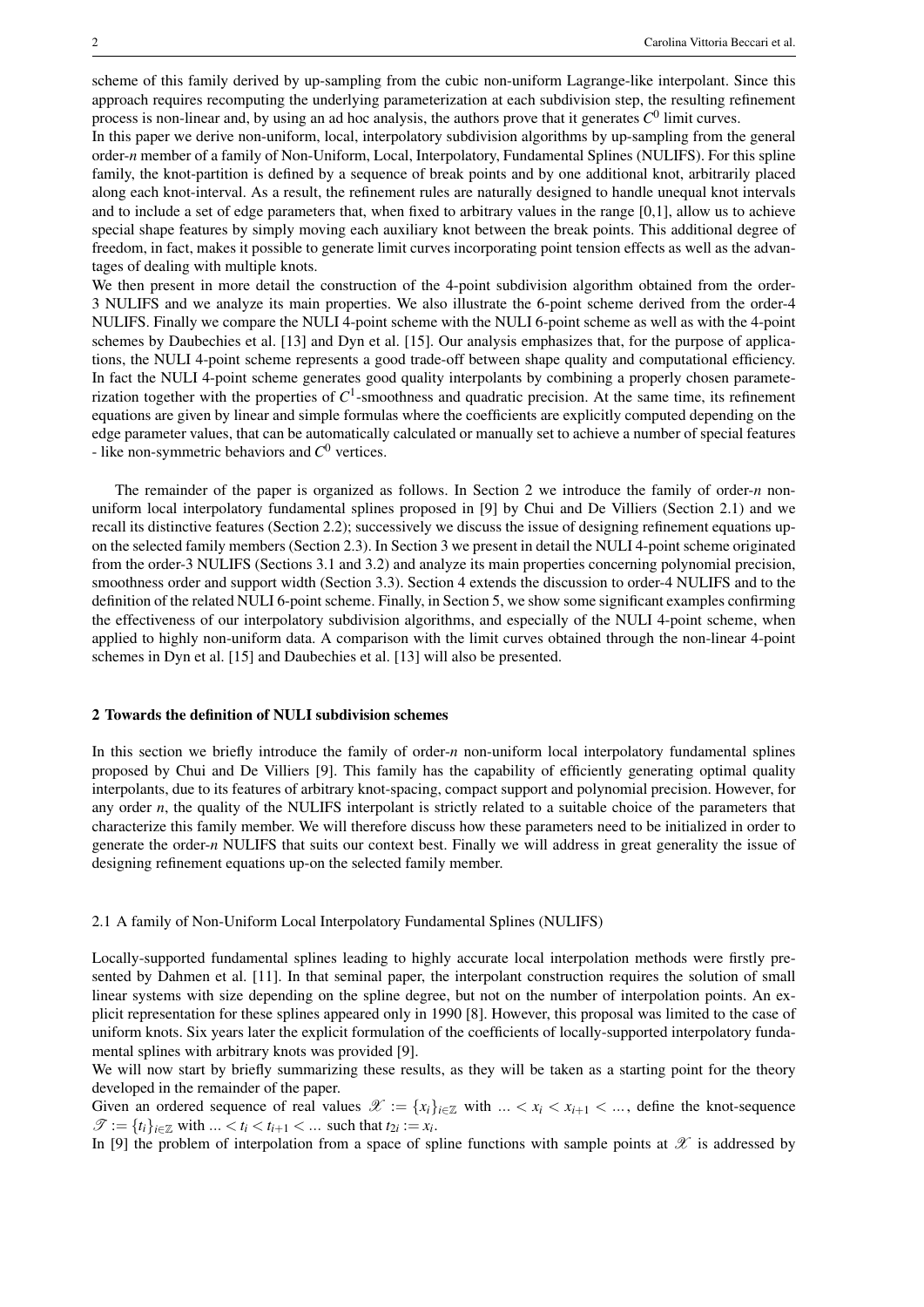the definition of a sequence of order  $n \ge 3$  functions  $v_{\rho,\mu,i}$ ,  $i \in \mathbb{Z}$ , which, for positive integers  $\rho$  and  $\mu$  satisfying  $1 \leq \rho \leq n, 1 \leq \mu \leq \max\{n+\rho-3, \lfloor\frac{3n}{2}\rfloor+\rho-5\}$ , has the interpolation property

$$
v_{\rho,\mu,i}(x_j) = \delta_{i,j} \quad i,j \in \mathbb{Z},\tag{2.1}
$$

compact support

$$
supp v_{\rho,\mu,i} \subseteq \begin{cases} [x_{i-\mu}, x_{i-\mu+\rho+1}] & \text{for } n = 3, \\ [x_{i-\mu}, x_{i-\mu+1}]_{3n/2} + \rho - 4 & \text{for } n \ge 4, \end{cases}
$$
 (2.2)

and generates a space  $\mathscr{S}_{n,\mathscr{T}}$  of order-*n* spline functions with knot-partition  $\mathscr{T}$ . Since in [9] the authors considered only the case of simple knots, the functions in  $\mathcal{S}_{n,\mathcal{T}}$  are in  $C^{n-2}(\mathbb{R})$ . The problem of suitably defining the knotpartition as well as the influence of the free parameters  $\mu$  and  $\rho$  in determining the shape of the basis will be addressed in detail in Section 2.2. Hereinafter we will refer to this basis via the term NULIFS (Non-Uniform Local Interpolatory Fundamental Spline).

The NULIFS basis defines an interpolation operator

$$
(V_{\rho,\mu}f)(x) = \sum_{i \in \mathbb{Z}} f(x_i) \, v_{\rho,\mu,i}(x), \qquad f \in C(\mathbb{R}),
$$

reproducing polynomials up to the order  $\rho$ , namely such that

$$
V_{\rho,\mu} \varphi = \varphi, \quad \forall \varphi \in \Pi_{\rho-1}.
$$
\n(2.3)

In the following, the symbol  $N_{n,i}(x)$  will denote the polynomial B-spline of order *n* with knot-partition  $\mathcal T$  and support  $[t_i, t_{i+n}]$ . For any order  $n \geq 3$ , define

$$
u_{\rho,2\mu,i} = \sum_{j=-2\mu}^{-2\mu+2\rho-1} a_{i,j} N_{n,2i+j},
$$
\n(2.4)

where the B-spline coefficients  $a_{i,j}$  are uniquely determined by the polynomial reproduction condition (2.3) through the formula

$$
a_{i,j} = \frac{1}{(n-1)!} \frac{\sum_{k=0}^{p-1} (-1)^k \phi_{i+j,j}^{(k)}(0) \psi_{2i+j}^{(n-1-k)}(0)}{\phi_{i+j,j}(x_i)}.
$$
(2.5)

In equation (2.5), the symbols  $\psi_i(x)$  and  $\phi_{i,i}(x)$  denote the basic polynomials

$$
\psi_i(x) := \prod_{q=1}^{n-1} (x - t_{i+q}),
$$

and

$$
\phi_{i,j}(x) := \prod_{j \neq q=-\mu}^{-\mu+\rho-1} (x - x_{i-q}),
$$

and the generic upper index (*m*) indicates their *m*-th order derivative.

Exploiting Theorem 2.3 in [9], in case  $n = 3$ , the compactly-supported fundamental function  $v_{\rho,\mu,i}$  can be expressed in terms of the order-3 polynomial B-splines via the relation  $v_{\rho,\mu,i} = u_{\rho,2\mu,i}$ . For  $n \geq 4$ , the sequence  $v_{p,\mu,i}$  is instead defined by the formula

$$
\nu_{\rho,\mu,i} = \ell_{n,\tau_{n,\mu},i} + u_{\rho,2\sigma_{n,\mu},i} - \sum_{k=1}^{\lfloor n/2 \rfloor + \rho - 1} u_{\rho,2\sigma_{n,\mu},i}(x_{i-\sigma_{n,\mu}+k}) \ell_{n,\tau_{n,\mu},i-\sigma_{n,\mu}+k},
$$
(2.6)

where

$$
\tau_{n,\mu}:=\min\{\mu,n-3\},\,
$$

$$
\sigma_{n,\mu}:=\mu-\tau_{n,\mu}+1,
$$

and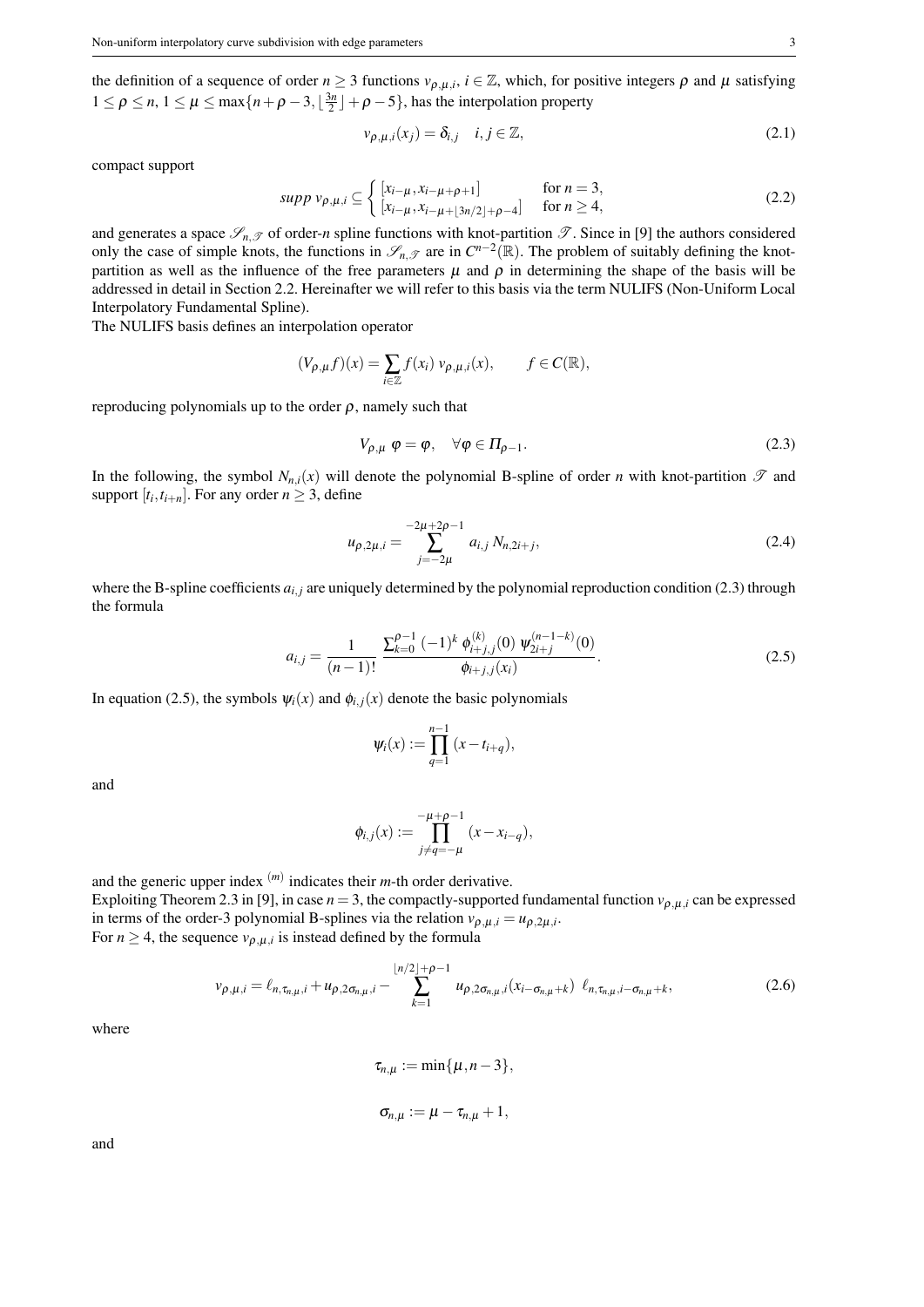$$
\ell_{n,v,i}(x) = \frac{\det\left(\tilde{A}_{n,v,i}(x)\right)}{\det(A_{n,v,i})}, \quad i \in \mathbb{Z}, \quad 1 \le v \le n-3. \tag{2.7}
$$

The matrices  $A_{n,v,i}$  and  $\tilde{A}_{n,v,i}(x)$  in (2.7) are given in terms of the B-spline sequence  $N_{n,i}$  and the knots  $x_i$  by

$$
A_{n,v,i} := \begin{bmatrix} N_{n,2i-2v}, \cdots, N_{n,2i-2v+n-4} \\ x_{i-v+1}, \cdots, x_{i-v+n-3} \end{bmatrix},
$$

and

$$
\tilde{A}_{n,v,i}(x) := \begin{bmatrix} N_{n,2i-2v}, \cdots, N_{n,2i-2v+n-4} \\ x_{i-v+1}, \cdots, x_{i-1}, x, x_{i+1}, \cdots, x_{i-v+n-3} \end{bmatrix}.
$$

*Remark 2.1* For simplicity of notation, in the above discussion we have assumed the short symbols  $N_{n,i}$ ,  $v_{\rho,\mu,i}$ ,  $u_{\rho,2\mu,i}, a_{i,j}, \psi_i, \phi_{i,j}, \ell_{n,v,i}$  in place of the corresponding extended indexing  $N_{n,\mathcal{T},i}, v_{\rho,\mu,n,\mathcal{T},i}, u_{\rho,2\mu,n,\mathcal{T},i}, a_{\rho,2\mu,n,\mathcal{T},i,j}$  $\psi_{n,\mathcal{T},i}, \phi_{\rho,2\mu,\mathcal{X},i,j}, \ell_{n,v,\mathcal{T},\mathcal{X},i}$  that highlights the dependence on all the involved parameters.



Fig. 2.1 Order-3 NULIFS interpolants of highly non-uniform data with parameters  $\rho = 3$ ,  $\mu = 2$  and uniform (left) / centripetal (right) parameterizations.

#### 2.2 The free parameters characterizing the family members

Given a set of 2D points  $P^0 = \{p_i^0\}_{i \in \mathbb{Z}}$ , the NULIFS basis  $v_{p,\mu,i}(x)$  defines an interpolant of the form

$$
\mathscr{P}^0(x) = \sum_{i \in \mathbb{Z}} p_i^0 \, \nu_{\rho,\mu,i}(x). \tag{2.8}
$$

Since the NULIFS basis is built upon non-uniform knots, the parameterization  $\mathscr{X} = \{x_i\}_{i \in \mathbb{Z}}$  associated with the points  $P^0$ , weighs strongly on the quality of  $\mathscr{P}^0(x)$ . In the general context of spline interpolation, the influence of the parameterization on the quality of the interpolant, as well as the issue of determining the best parameterization for any given set of data, has been widely analyzed [18, 21, 22]. These results suggest that, computing the knotpartition according to the centripetal parameterization

$$
x_i = x_{i-1} + ||p_i^0 - p_{i-1}^0||_2^{\frac{1}{2}},
$$
\n(2.9)

reduces the global and local deviation of the interpolating spline from its data polygon and generates a curve that well approximates the behavior of the sample points (see Fig. 2.1). For these reasons in the following we will always assume  $\mathscr X$  computed as in (2.9).

As discussed in the previous section, the order-*n* NULIFS basis is also featured by the properties of  $C^{n-2}$  continuity, order ρ *≤ n* polynomials reproduction (starting from any sequence of non-equispaced samples) and compact support measured by formula (2.2). As a consequence, for any given order *n*, also the  $\rho$  and  $\mu$  values need to be set so as to optimize the quality of the interpolant.

Obviously, symmetry of the basis function is fundamental to generate curves that preserve symmetries of the data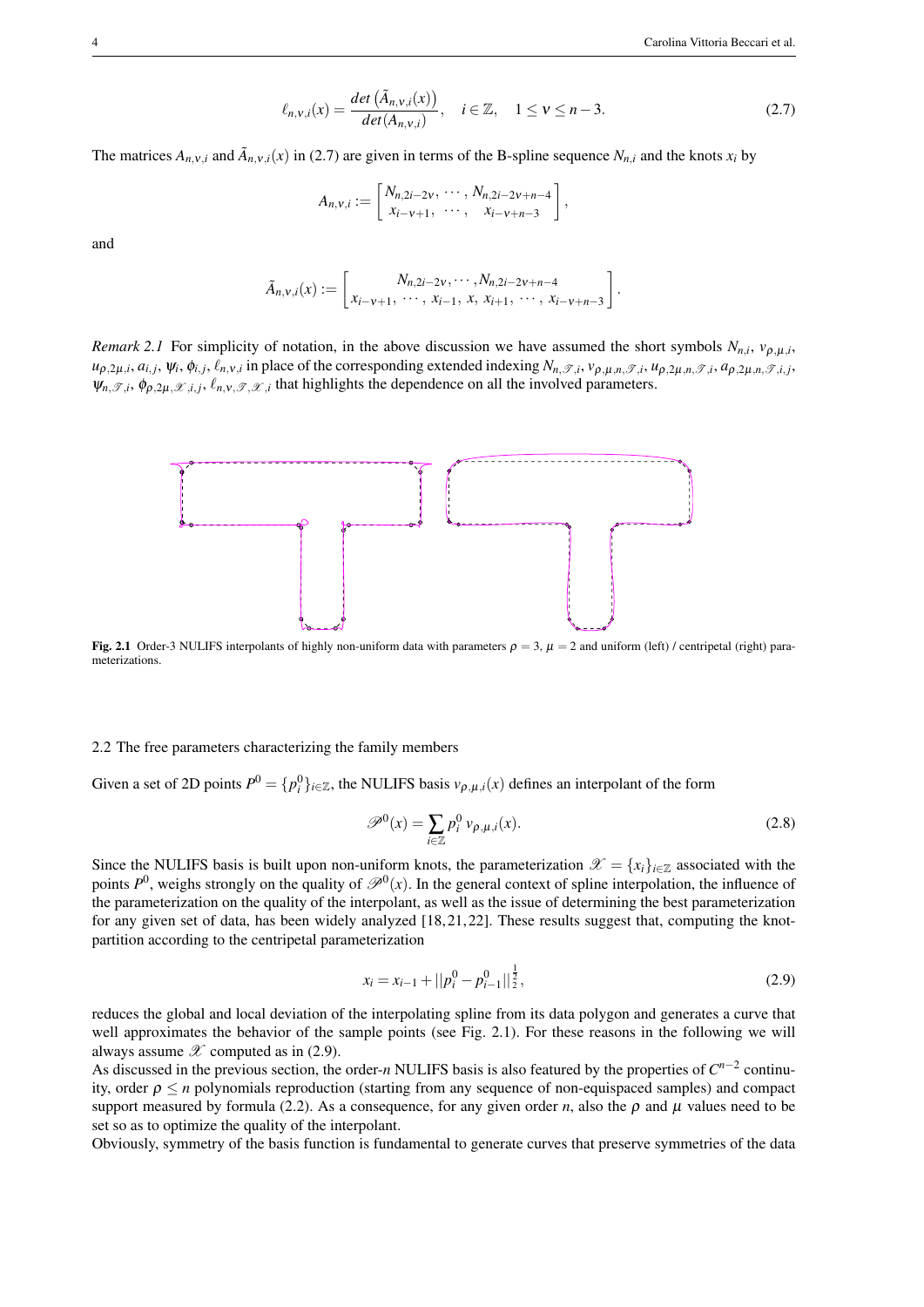polygon. Therefore the  $\mu$  value has to be chosen so that the support of the NULIFS basis becomes symmetric with respect to its central knot  $x_i$ . From  $(2.2)$  this corresponds to

$$
\mu = \begin{cases} \frac{\rho + 1}{2} & \text{if } n = 3, \\ \frac{|3n/2| + \rho - 4}{2} & \text{if } n \ge 4. \end{cases}
$$
 (2.10)

In this way the NULIFS basis has the symmetric support  $[x_i, x_i, u_i]$  and we avoid the undesired behaviours in Figure 2.2.



**Fig. 2.2** Examples of different choices of the parameters  $ρ$  and  $μ$  for order-4 NULIFS interpolants with centripetal knots:  $ρ = 1, μ = 2$  (left);  $\rho = 3, \mu = 2$  (center);  $\rho = 3, \mu = 3$  (right).

To properly decide for the value of  $\rho$ , we finally recall that the NULIFS basis has approximation order  $\rho + 1$  [11]. As a consequence, besides the choice of the parameterization, the order  $\rho$  of polynomial reproduction strongly influences the overall quality of the final curve as well. To illustrate this idea, Figure 2.3 highlights how the centripetal parameterization by itself is not sufficient to guarantee a good result in terms of shape quality. It is therefore convenient to set  $\rho$  at the maximum admissible value. For  $n = 3$ , this is simply achieved by choosing  $\rho = 3$ . Conversely, for any  $n \ge 4$ , the symmetry conditions (2.10) together with the requirement  $\mu \in \mathbb{Z}$  do not always allow to set  $\rho = n$ . Hence we will choose

$$
\rho = \begin{cases}\nn & \text{if } \frac{\lfloor 3n/2 \rfloor + n - 4}{2} \in \mathbb{Z}, \\
n - 1 & \text{otherwise.} \n\end{cases}
$$
\n(2.11)

Based on this discussion, in the remainder of the paper we will always define the knot-partition  $\mathscr X$  according to the centripetal parameterization (2.9) and, for any given order *n*, we will always assume the parameters  $\mu$  and  $\rho$  to be set as in equations (2.10) and (2.11). Notice however that, although the initial parameterization is fixed, we still have one degree of freedom per each edge  $p_i^0 p_{i+1}^0$ , which is given by the possibility of arbitrarily placing the additional knot  $t_{2i+1}$  inside the interval  $x_i, x_{i+1}$ . Different choices of  $t_{2i+1}$  give rise to different shapes, as illustrated in Figure 2.4. In the following sections, whenever not specified, we will assume the knot parameter  $t_{2i+1}$ to be placed at  $\frac{\bar{x}_i + x_{i+1}}{2}$ .



**Fig. 2.3** Examples of different choices of the parameters  $ρ$  and  $μ$  for order-4 NULIFS interpolants with centripetal knots:  $ρ = 2$ ,  $μ = 2$  (left);  $\rho = 4$ ,  $\mu = 3$  (right).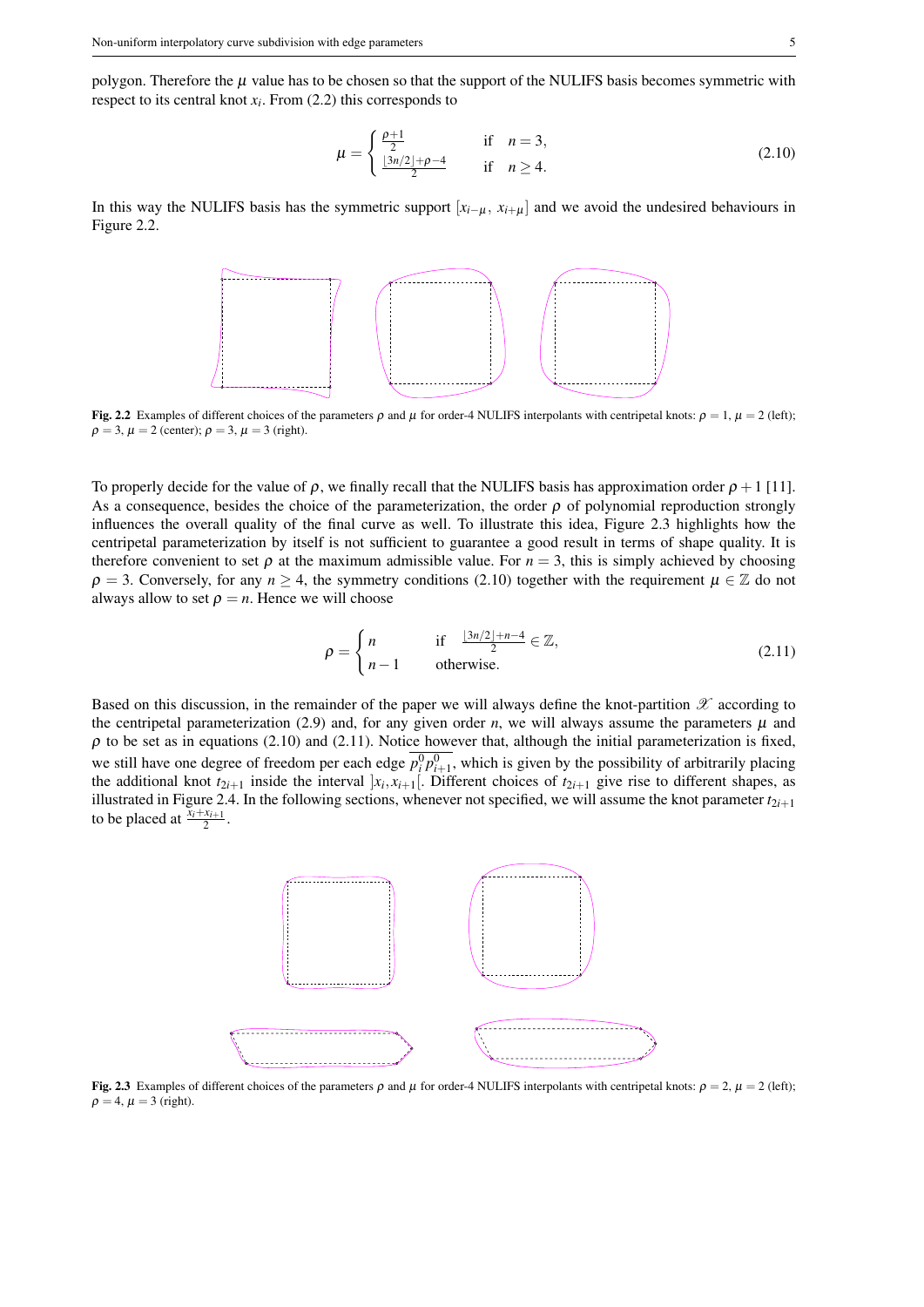

Fig. 2.4 Order-3 NULIFS interpolants with  $\rho = 3$ ,  $\mu = 2$ , centripetal parameterization and knot-partition  $\mathscr{T} =$  $\{0, 0.125, 0.25, 0.475, 0.5, 0.525, 0.75, 0.875, 1\}$  (left),  $\mathcal{F} = \{0, 0.125, 0.24, 0.25, 0.5, 0.75, 0.76, 0.875, 1\}$  (right).

2.3 The design of non-uniform local interpolatory (NULI) refinement equations

The original idea of designing an interpolating subdivision process by up-sampling from an analytic interpolant defined on an irregular grid was presented by Daubechies et al. [13]. The refinement procedure consists in keeping points corresponding to the even grid values and inserting a new point in correspondence to odd grid values. Let  $P^0 = \{p_i^0\}_{i \in \mathbb{Z}}$  be the initial set of points and  $\mathcal X$  the associated non-uniform parameterization in (2.9). Let also  $\Lambda = {\lambda_i}_{i \in \mathbb{Z}}$  be an initial set of parameters such that  $\lambda_i \in ]0,1[$  is associated with the *i*-th edge. The knot-partition  $\mathscr{T} = \{t_i\}_{i \in \mathbb{Z}}$  is defined by

$$
t_{2i} := x_i, \quad t_{2i+1} := x_i + \lambda_i (x_{i+1} - x_i). \tag{2.12}
$$

Suppose now that the initial sequence  $\mathscr X$  is iteratively refined by inserting a new knot in correspondence to the midpoint of each parameter interval, and let  $\mathcal{X}^k$  be the *k*-times refined knot-partition. In analogy with this notation,  $\mathscr{T}^k$  is computed from  $\mathscr{X}^k$  through equation (2.12). We will also denote by  $\Lambda^k$  the set of edge parameters after *k* iterations.

At the *k*-th iteration, the NULIFS basis determines an interpolant to the data  $P^k$  of the form

$$
\mathscr{P}^k(x) = \sum_{i \in \mathbb{Z}} p_i^k \, \nu_{\rho,\mu,i}(x). \tag{2.13}
$$

The refinement rules of the NULI scheme are then defined by

$$
p_{2i}^{k+1} = p_i^k,
$$
  
\n
$$
p_{2i+1}^{k+1} = \mathscr{P}^k \left( x_{2i+1}^{k+1} \right).
$$
\n(2.14)

The point evaluation in the second line of (2.14) depends, according to (2.13), on the availability of the bi-infinite sequence  $\{p_i^k\}_{i\in\mathbb{Z}}$ . To obtain closed limit curves, any given (finite) initial sequence  $p_0^0, \dots, p_N^0$  should be extended periodically to yield the bi-infinite initial sequence  $\{p_i^0\}_{i \in \mathbb{Z}}$ , and so forth for each successive level  $k > 0$ .

*Remark 2.2* The NULI subdivision scheme generates limit curves that, with respect to the order-*n* NULIFS interpolant, represent a tighter fitting of the given data (see Fig. 5.2). In fact, the subdivision scheme defines a sequence of refined polylines where the newly inserted vertices belong to the NULIFS interpolants of denser and denser nested sets of points, that naturally represent a closer approximation of the underlying data polygons.

Denote now by  $d_i$  the length of the knot-interval with endpoints  $x_i, x_{i+1}$ , namely

$$
d_i = x_{i+1} - x_i. \t\t(2.15)
$$

The refinement of the underlying knot-partition implies that, at each successive iteration, the knot-intervals are updated according to the formula

$$
d_{2i}^{k+1} = d_{2i+1}^{k+1} = \frac{d_i^k}{2}, \quad \text{where} \quad k \ge 0 \quad \text{and} \quad d_i^0 := d_i. \tag{2.16}
$$

At the same time, at the *k*-th iteration, the edge parameters  $\Lambda^k$  are computed from  $\Lambda^0$  according to any suitable method. One of the possible strategies will be discussed in Section 3.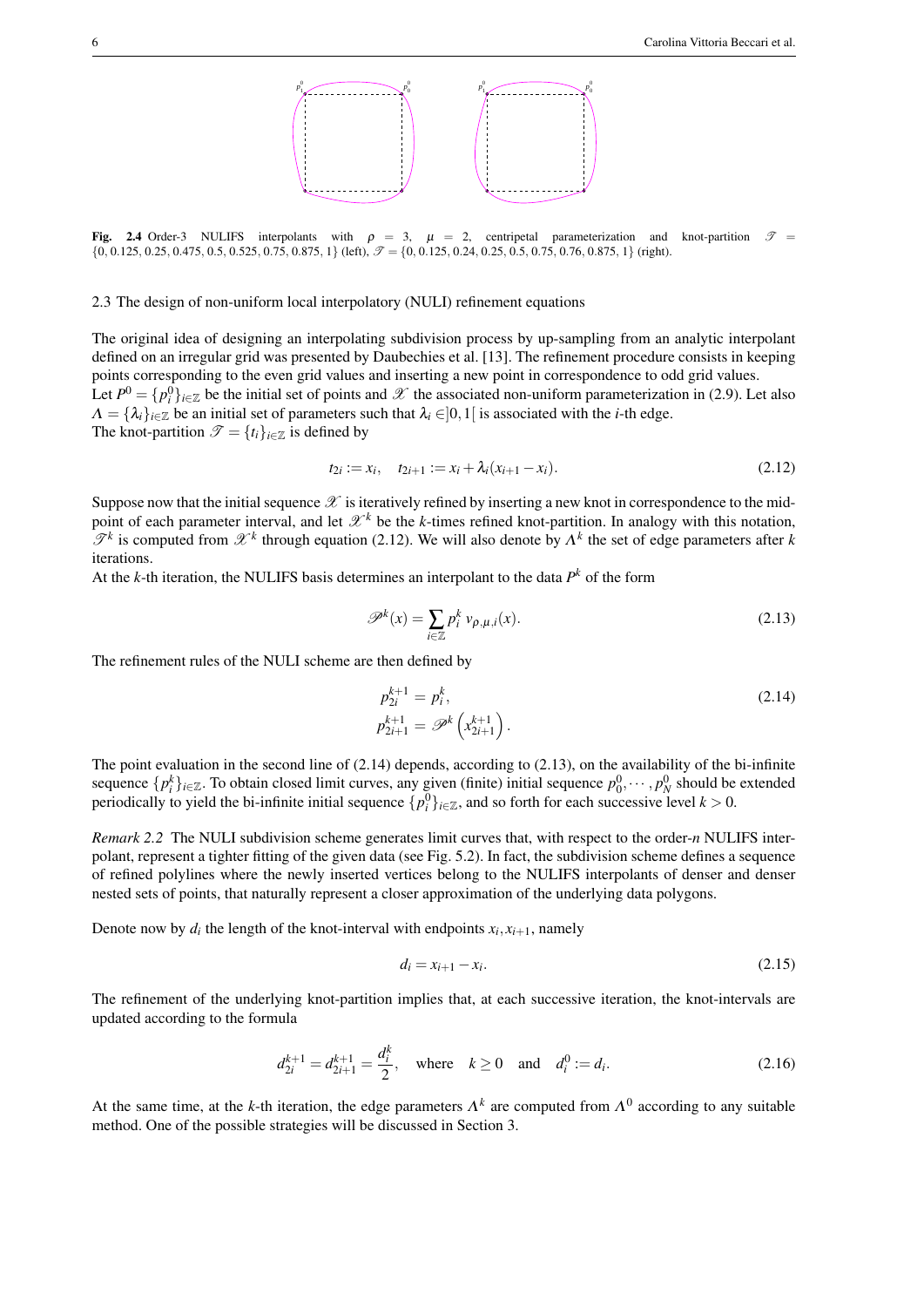*Remark 2.3* Relations (2.16) imply that the extra knot per interval, that is defined in (2.12) and is used to generate the *k*-th level NULIFS interpolant, will not be inserted in the next subdivision step. In fact, due to (2.14), a new point is inserted by evaluating the NULIFS interpolant at the mid points of the parameter intervals and thus the knot-partition should be accordingly refined through (2.16).

We can now formulate the NULIFS basis with knots  $\mathcal{T}^k$  in terms of the knot-intervals  $d_i^k$  and of the edge parameters  $\lambda_i^k$ . Since the NULIFS basis is invariant under linear transformation of the knot-vector, the NULIFS interpolant depends only on the local configuration of the knot-intervals. Thus, by combining the second row of (2.14) with the definition of  $\mathscr{P}^k$  in (2.13), the newly inserted point can be expressed as

$$
p_{2i+1}^{k+1} = \sum_{h=0}^{2\mu-1} c_h(d_{i-\mu+1}^k, ..., d_{i+\mu-1}^k, \lambda_{i-\mu+2}^k, ..., \lambda_{i+\mu-2}^k) p_i^k, \tag{2.17}
$$

where the coefficients  $c_h$ ,  $h = 0, ..., 2\mu - 1$  are given by the values of the NULIFS basis functions at the knot  $x_{2i+1}^{k+1}$ . In our setting, the order-*n* NULIFS basis functions have symmetric support of width  $2\mu$ , so that, for any  $k \ge 0$ , we will have  $2\mu$  refinement coefficients in the interval  $x_i^k, x_{i+1}^k$ . More precisely, due to the compact support of the NULIFS basis, the refinement coefficients depend on the knot intervals  $d_{i-\mu+1}^k, ..., d_{i+\mu-1}^k$  and edge parameters  $\lambda_{i-\mu+2}^k, ..., \lambda_{i+\mu-2}^k$ , which explains the notation  $c_h(d_{i-\mu+1}^k, ..., d_{i+\mu-1}^k, \lambda_{i-\mu+2}^k, ..., \lambda_{i+\mu-2}^k)$ .

In the following sections we will see that the proposed general method allows us to explicitly derive the set of refinement coefficients that defines a  $2\mu$ -point subdivision scheme.

By definition, for each order *n*, the resulting subdivision schemes reproduce polynomials up to the order ρ. Thus, recalling the discussion in Section 2.2, these subdivision schemes reproduce polynomials up to the order *n* or *n−*1 (see e.g. Proposition 3.1).

The knot-intervals configuration for the  $k$ -th and  $(k+1)$ -th subdivision steps is shown in Figure 2.5. Observe that, after a few refinements, the scheme tends to become uniform everywhere except that in the neighborhood of the initial points. This gives rise to a *piecewise-uniform* subdivision scheme [16, 23].

*Remark 2.4* In the proposed strategy, the non-uniform parameters do not need to be recomputed at each refinement step, since they are simply updated through relations (2.16). However, this is not the only possible approach. Another option is to iteratively recompute the parameterization at each refinement step, as proposed in [15]. While the former method allows us to keep the scheme linear, the latter gives rise to a non-linear refinement process. Our numerical testing showed that the two methods produce similar results, thus there is no significant advantage in using the non-linear approach.



Fig. 2.5 Knot-intervals configuration in the neighborhood of the initial knot  $x_i$  after  $k$  and  $k+1$  iterations of the NULI subdivision scheme.

Although the above approach holds for each order  $n \geq 3$ , in practice, only 4 or 6-point refinements are usually considered well-suited for applications. In our setting, these schemes are originated by the order-3 and 4 NULIFS basis respectively. Hence, in the following, we will analyze these two cases in more detail.

#### 3 NULI 4-point subdivision built upon order-3 NULIFS

In this section we present the NULI 4-point scheme originated from the order-3 NULIFS. As a fundamental step towards the definition of this subdivision scheme, we start out by deriving an explicit representation of the class of order-3 non-uniform local interpolatory fundamental splines. We then provide the related refinement algorithm and analyze its main properties concerning polynomial precision, smoothness order and support width.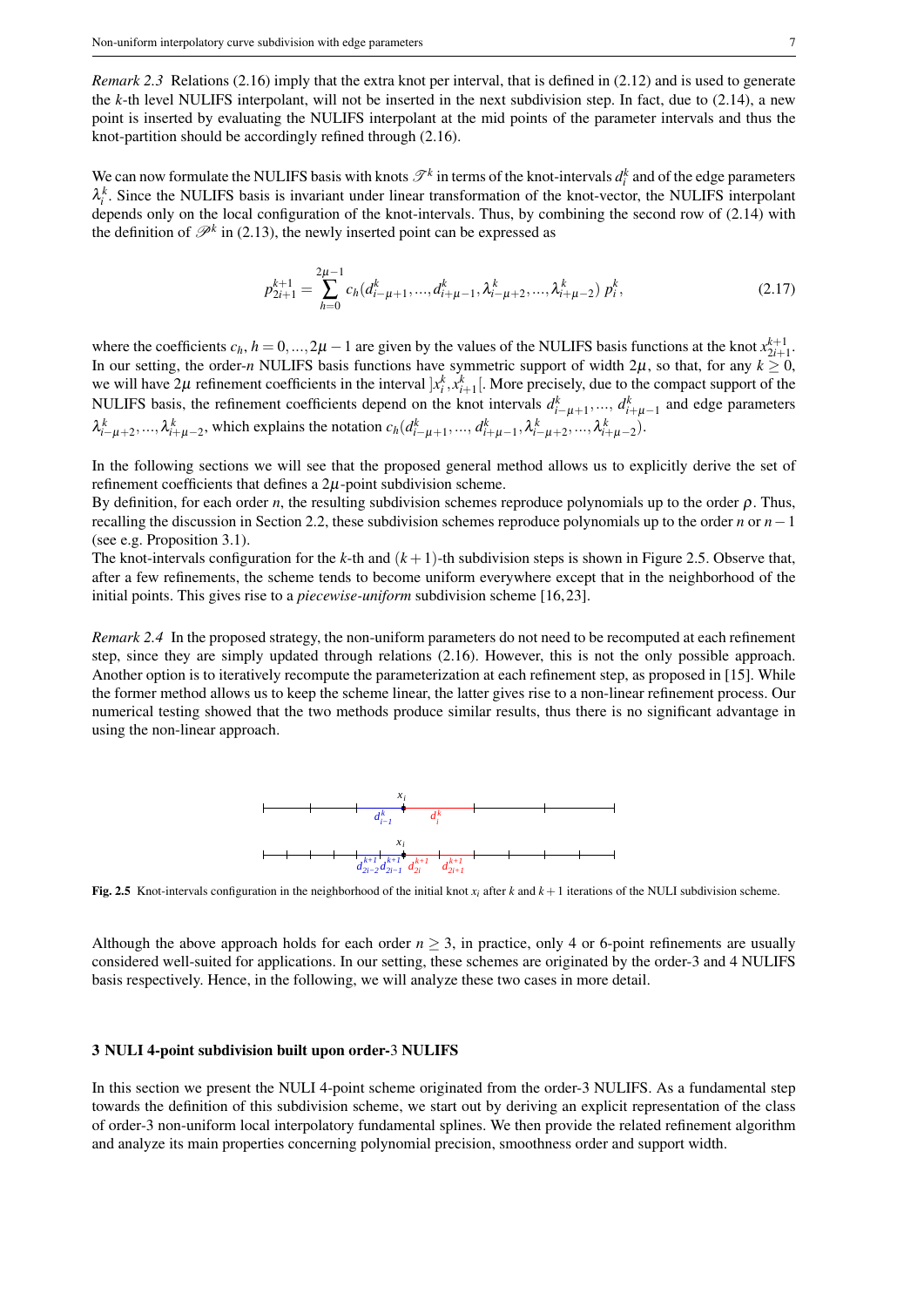#### 3.1 An explicit representation of the order-3 NULIFS basis

Recalling the general parameters setting strategy discussed in Section 2.2, we will consider the NULIFS basis  $v_{3,2,i}(x)$  (i.e. with  $n = 3$ ,  $\rho = 3$  and  $\mu = 2$ ), with knot-partition (2.12).

*i*, From relation (2.2), *supp*  $v_{3,2,i}(x)$  ⊆ [ $x_{i-2}, x_{i+2}$ ] and in this span we have the related knot-intervals  $d_i =$  $x_{j+1} - x_j$  and the corresponding edge parameters  $\lambda_j$ ,  $j = i-2, ..., i+1$ .

Formula (2.4) provides the expression of the NULIFS basis  $v_{3,2,i}(x)$  centered at  $x_i$  and satisfying the interpolatory condition (2.1), i.e.

$$
\nu_{3,2,i}(x) = \sum_{j=-4}^{1} a_{i,j} N_{3,2i+j}(x). \tag{3.1}
$$

As discussed in Section 2.3, without loss of generality we can now assume  $x_i = 0$ . In this way the coefficients  $a_{i,j}$ are given by

$$
a_{i,-4} = \frac{(d_{i-2})^2 (\lambda_{i-2} - 1)}{2 d_{i-1} (d_{i-2} + d_{i-1})}, \qquad a_{i,-3} = \frac{d_{i-2} \lambda_{i-1}}{2 (d_{i-2} + d_{i-1})}, \qquad a_{i,-2} = \frac{2d_i + (\lambda_{i-1} - 1)(d_i - d_{i-1})}{2 d_i},
$$
  

$$
a_{i,-1} = \frac{2d_{i-1} - \lambda_i (d_{i-1} - d_i)}{2 d_{i-1}}, \qquad a_{i,0} = -\frac{d_{i+1} (\lambda_i - 1)}{2 (d_i + d_{i+1})}, \qquad a_{i,1} = -\frac{(d_{i+1})^2 \lambda_{i+1}}{2 d_i (d_i + d_{i+1})}.
$$

More precisely, the order-3 basis function  $v_{3,2,i}(x)$  in (3.1), is made of the 8 quadratic polynomial pieces  $v_{3,2,i}^h(x)$ ,  $h = 1, \ldots, 8$ , that reparameterized in the interval  $[0, d_i]$ , are described by the following equations:

$$
v_{3,2,i}^{1}(x) = \frac{(1+\lambda_{i})x - 2d_{i}\lambda_{i}}{2\lambda_{i}d_{i-1}(d_{i-1} + d_{i})}x,
$$
  
\n
$$
v_{3,2,i}^{3}(x) = 1 + \left(\frac{1}{d_{i-1}} - \frac{1}{d_{i}}\right)x - \frac{(d_{i-1} + d_{i} + d_{i+1} + (d_{i} + d_{i+1} - d_{i-1})\lambda_{i})}{2\lambda_{i}d_{i-1}d_{i}(d_{i} + d_{i+1})}x^{2},
$$
  
\n
$$
v_{3,2,i}^{5}(x) = \frac{(d_{i-1} + d_{i})(1-\lambda_{i})x + d_{i+1}(2d_{i-1}\lambda_{i} + (1+\lambda_{i})x)}{2\lambda_{i}d_{i}d_{i+1}(d_{i-1} + d_{i})}x,
$$
  
\n
$$
v_{3,2,i}^{7}(x) = \frac{(\lambda_{i}-1)}{2\lambda_{i}d_{i+1}(d_{i} + d_{i+1})}x^{2},
$$
\n(3.2)

for  $x \in [0, \lambda_i d_i]$  (see equation (2.12)) and

$$
\nu_{3,2,i}^{2}(x) = -\frac{\lambda_{i}}{2(1-\lambda_{i})d_{i-1}(d_{i-1}+d_{i})}(d_{i}-x)^{2},
$$
\n
$$
\nu_{3,2,i}^{4}(x) = \frac{(d_{i+1}+d_{i})\lambda_{i}(d_{i}-x)+d_{i-1}(2d_{i+1}(1-\lambda_{i})+(2-\lambda_{i})(d_{i}-x))}{2(1-\lambda_{i})d_{i}d_{i-1}(d_{i+1}+d_{i})}(d_{i}-x),
$$
\n
$$
\nu_{3,2,i}^{6}(x) = 1 + \left(\frac{1}{d_{i+1}} - \frac{1}{d_{i}}\right)(d_{i}-x) - \frac{(d_{i+1}+d_{i}+d_{i-1}+(d_{i}+d_{i-1}-d_{i+1})(1-\lambda_{i}))}{2(1-\lambda_{i})d_{i+1}d_{i}(d_{i}+d_{i-1})}(d_{i}-x)^{2},
$$
\n
$$
\nu_{3,2,i}^{8}(x) = \frac{(2-\lambda_{i})(d_{i}-x) - 2d_{i}(1-\lambda_{i})}{2(1-\lambda_{i})d_{i+1}(d_{i+1}+d_{i})}(d_{i}-x),
$$
\n(3.3)

for  $x \in [\lambda_i d_i, d_i]$ .

A plot of these quadratic polynomial pieces is represented in Figure 3.1 for both the uniform and non-uniform cases, assuming  $\lambda_i = \frac{1}{2}, \forall i$ .

*Remark 3.1* Notice that the expressions of  $v_{3,2,i}^2$ ,  $v_{3,2,i}^4$ ,  $v_{3,2,i}^6$ ,  $v_{3,2,i}^8$  in (3.3) can be obtained by applying to  $v_{3,2,i}^7$ ,  $v_{3,2,i}^5$ ,  $v_{3,2,i}^3$ ,  $v_{3,2,i}^1$  in (3.2) the transformation

$$
x \to d_i - x, \quad \lambda_i \to 1 - \lambda_i, \quad d_{i-1} \to d_{i+1}, \quad d_{i+1} \to d_{i-1}.
$$

Relations (3.2) and (3.3) allow us to easily evaluate the NULIFS basis at any arbitrary point *x*, provided that the knot-intervals  $d_{i-1}, d_i, d_{i+1}$  and the edge parameter  $\lambda_i$  are given. This is a key ingredient in the definition of the interpolating scheme proposed in the following section.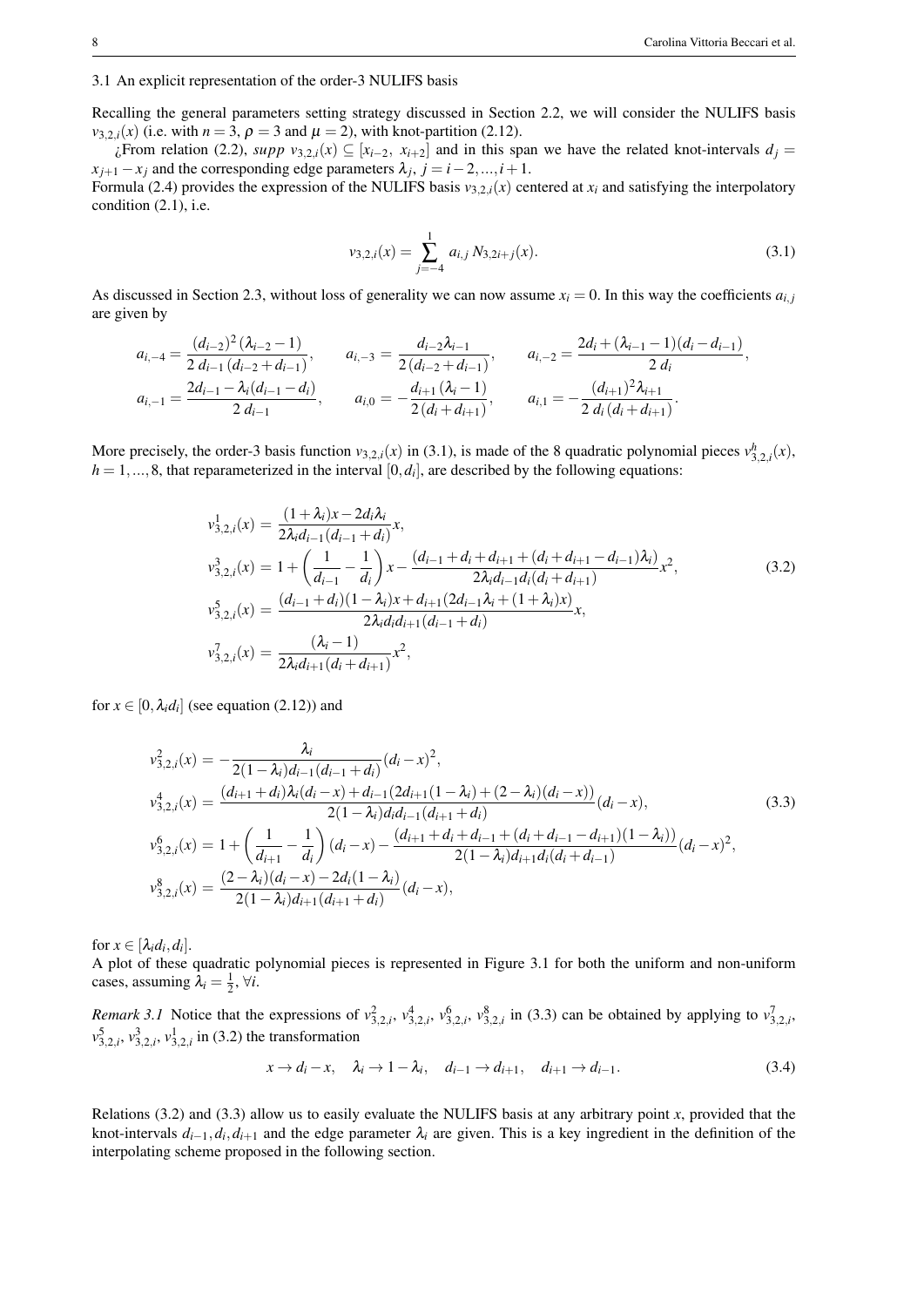

**Fig. 3.1** First row: the 8 polynomial pieces of the order-3 NULIFS basis function with uniform knots  $\{x_{i-2}, x_{i-1}, x_i, x_{i+1}, x_{i+2}\}$ *{−*2*, −*1*,* 0*,* 1*,* 2*}*. Second row: the 8 polynomial pieces of the order-3 NULIFS basis function with non-uniform knots  ${x_{i-2}, x_{i-1}, x_i, x_{i+1}, x_{i+2}} =$  {-2.2, -1, 0, 0.5, 1.3} (left) and the 8 pieces of the same basis function in the interval [0, 0.5] (right).

3.2 The NULI 4-point refinement algorithm

Let us denote by  $P^0 = \{p_i^0\}_{i \in \mathbb{Z}}$  the initial polyline, by  $\Lambda^0 = \{\lambda_i^0\}_{i \in \mathbb{Z}}$  the edge parameters and by  $\mathscr{X} = \{x_i\}_{i \in \mathbb{Z}}$  the associated knots in (2.9). Exploiting formula (2.15) for all *i*, we work out the initial knot-intervals  $d_i^0$ .

At each subdivision level *k* we also need a set of edge parameters  $\Lambda^k$ . In principle these parameters can be chosen arbitrarily, i.e. either manually specified at each refinement step or automatically computed starting from the initial set  $\Lambda^0$  by any iterative updating strategy.

However, as previously discussed, these parameters derive by construction from the structure of the NULIFS basis, which includes one auxiliary knot per each knot-interval. In particular, the parameter  $\lambda_i$  moves the auxiliary knot  $t_{2i+1}$  between the two endpoints of the interval  $x_i, x_{i+1}$  (see equation (2.12)).

Thus the strategy that we will use in the following aims at obtaining a limit curve that simulates the shape of the NULIFS interpolant of the initial data, with edge parameters  $\Lambda^0$ .

At subdivision level  $k = 0$  the edge parameter  $\lambda_i^0$  is assigned to the edge  $p_i^0$   $p_{i+1}^0$ . Moreover, if  $\lambda_i^0 \neq \frac{1}{2}$ , either one or both endpoints of such edge are tagged. At the successive step  $(k = 1)$ , the edge  $p_i^0$   $p_{i+1}^0$  is split into the two edges  $p_{2i}^1$   $p_{2i+1}^1$  and  $p_{2i+1}^1$   $p_{2i+2}^1$ . Each of these new edges inherit the edge parameter value  $\lambda_i^0$  if one of its vertices is tagged, otherwise the edge parameter is set to the value  $\frac{1}{2}$  (Fig. 3.2). This edge parameters updating method generates a linear subdivision process.



**Fig. 3.2** Initial edge parameters and their configuration at the k-refinement step where  $\lambda_{2k_{i-1}}^k = \lambda_{i-1}^0$  and  $\lambda_{2k_i}^k = \lambda_{2k(i+1)-1}^k = \lambda_i^0$ . Filled circles correspond to initially tagged vertices.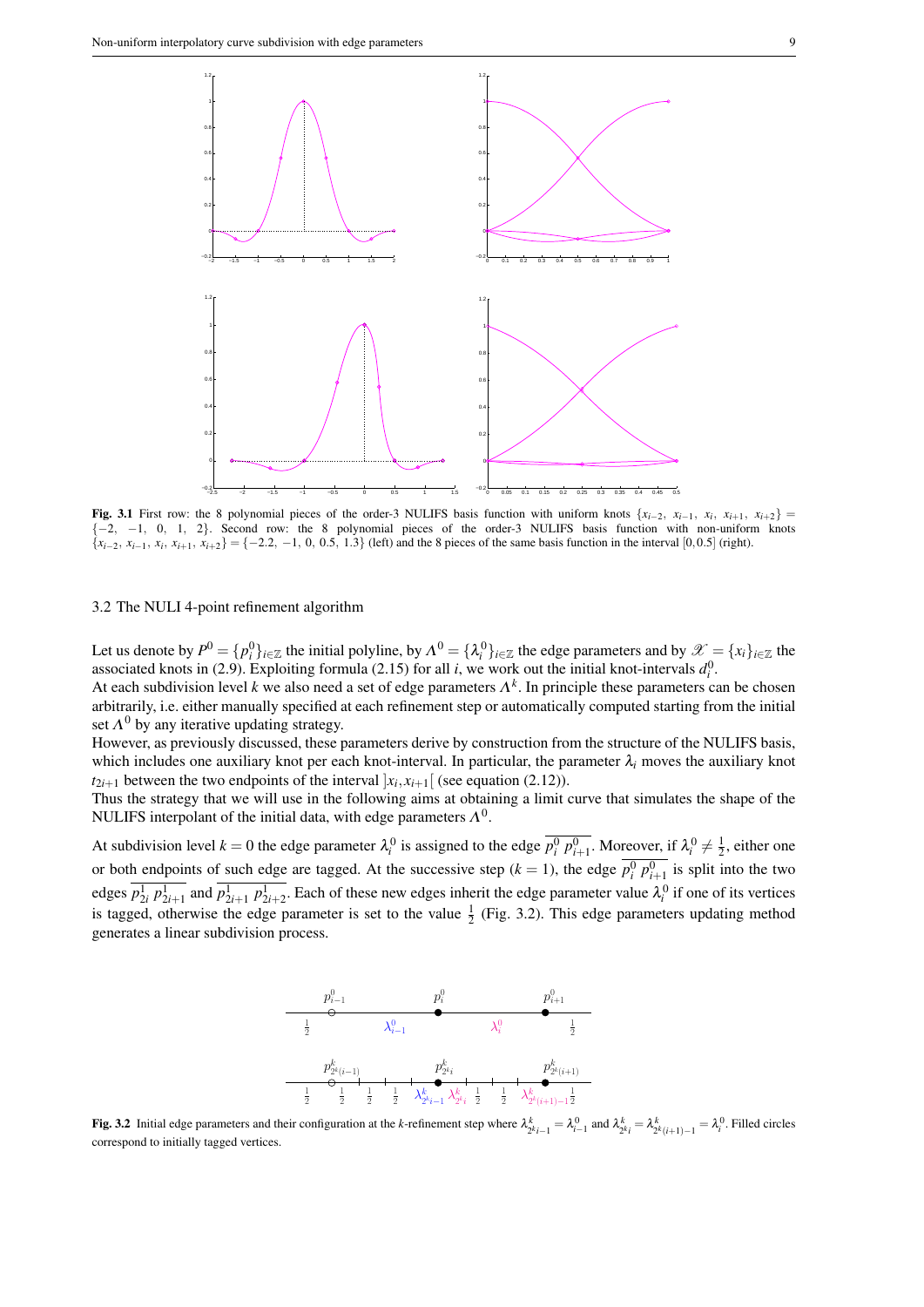At the general refinement level k, we will thus have the four points  $p_{i-1}^k$ ,  $p_i^k$ ,  $p_{i+1}^k$ ,  $p_{i+2}^k$ , the corresponding knotintervals  $d_{i-1}^k$ ,  $d_i^k$ ,  $d_{i+1}^k$ , computed according to (2.16), and the edge parameters  $\lambda_{i-1}^k$ ,  $\lambda_i^k$ ,  $\lambda_{i+1}^k$  derived following the above method.

According to (2.12), the interval  $d_i^k$  is split into two sub-intervals, one to the left and one to the right of the additional knot. Thus, if  $\lambda_i^k \in ]0, \frac{1}{2}[,$  we substitute the value  $x = d_i^k/2$  into equations (3.3), while if  $\lambda_i^k \in [\frac{1}{2}, 1]$  we substitute it into (3.2). In this way, for all  $k \ge 0$ , we get the coefficients  $c_h := c_h(d_{i-1}^k, d_i^k, d_{i+1}^k, \lambda_i^k)$ ,  $h = 0, ..., 3$ where

$$
c_{0} = \frac{\lambda_{i}^{k}(d_{i}^{k})^{2}}{8(\lambda_{i}^{k}-1)d_{i-1}^{k}(d_{i-1}^{k}+d_{i}^{k})},
$$
\n
$$
c_{1} = \frac{\lambda_{i}^{k}[-d_{i}^{k}d_{i+1}^{k}+d_{i}^{k}d_{i-1}^{k}+4d_{i+1}^{k}d_{i-1}^{k}-(d_{i}^{k})^{2}]-2d_{i-1}^{k}(d_{i}^{k}+2d_{i+1}^{k})}{8(\lambda_{i}^{k}-1)d_{i-1}^{k}(d_{i}^{k}+d_{i+1}^{k})},
$$
\n
$$
c_{2} = \frac{\lambda_{i}^{k}[3(d_{i}^{k})^{2}+5d_{i}^{k}d_{i+1}^{k}+3d_{i}^{k}d_{i-1}^{k}+4d_{i+1}^{k}d_{i-1}^{k}]-2(d_{i-1}^{k}+d_{i}^{k})(d_{i}^{k}+2d_{i+1}^{k})}{8(\lambda_{i}^{k}-1)d_{i+1}^{k}(d_{i-1}^{k}+d_{i}^{k})},
$$
\n
$$
c_{3} = \frac{(2-3\lambda_{i}^{k})(d_{i}^{k})^{2}}{8(\lambda_{i}^{k}-1)d_{i+1}^{k}(d_{i}^{k}+d_{i+1}^{k})},
$$
\n(3.5)

if  $\lambda_i^k \in ]0, \frac{1}{2}[$  and

$$
c_{0} = \frac{(1 - 3\lambda_{i}^{k})(d_{i}^{k})^{2}}{8\lambda_{i}^{k}d_{i-1}^{k}(d_{i}^{k} + d_{i-1}^{k})},
$$
  
\n
$$
c_{1} = \frac{(\lambda_{i}^{k} - 1)[3(d_{i}^{k})^{2} + 5d_{i}^{k}d_{i-1}^{k} + 3d_{i}^{k}d_{i+1}^{k} + 4d_{i-1}^{k}d_{i+1}^{k}] + 2(d_{i+1}^{k} + d_{i}^{k})(d_{i}^{k} + 2d_{i-1}^{k})}{8\lambda_{i}^{k}d_{i-1}^{k}(d_{i+1}^{k} + d_{i}^{k})},
$$
  
\n
$$
c_{2} = \frac{(\lambda_{i}^{k} - 1)[-d_{i}^{k}d_{i-1}^{k} + d_{i}^{k}d_{i+1}^{k} + 4d_{i-1}^{k}d_{i+1}^{k} - (d_{i}^{k})^{2}] + 2d_{i+1}^{k}(d_{i}^{k} + 2d_{i-1}^{k})}{8\lambda_{i}^{k}d_{i+1}^{k}(d_{i}^{k} + d_{i-1}^{k})},
$$
  
\n
$$
c_{3} = \frac{(\lambda_{i}^{k} - 1)(d_{i}^{k})^{2}}{8\lambda_{i}^{k}d_{i+1}^{k}(d_{i+1}^{k} + d_{i}^{k})},
$$
  
\n(3.6)

if  $\lambda_i^k \in [\frac{1}{2}, 1[$ .

Notice that the set of coefficients  $c_0, c_1, c_2, c_3$  in (3.6) can also be obtained by applying the transformation (3.4) to the coefficients  $c_3$ ,  $c_2$ ,  $c_1$ ,  $c_0$  in (3.5).

We observe now that equations (3.5) and (3.6) are still well-defined if  $\lambda_i^k \in [0,1]$ , namely including the endpoints of the interval. Thus, differently than in [9], in the refinement equations of the NULI subdivision schemes, the knot  $t_{2i+1}$  may coincide either with  $x_i$  or  $x_{i+1}$ , simulating a double knot in the knot-partition  $\mathscr{T}$ . In addition, if we initially set the parameters of two successive edges to the values  $\lambda_{i-1}^0 = 1$  and  $\lambda_i^0 = 0$ , which corresponds to a triple knot in the knot-partition  $\mathscr{T}$ , we will get a crease vertex in correspondence to the point  $p_i^0$  (see Proposition 3.3). Thus, in the remainder of the paper, we will assume the edge parameters to be set in [0*,*1]. The corresponding refinement process is summarized by the following algorithm.

## Algorithm 1:

Given an initial polyline  $P^0 = \{p_i^0\}_{i \in \mathbb{Z}}$ :

- 1. compute the initial knot-intervals  $d_i^0$  as follows:
	- 1.1 compute the knot sequence  $\mathcal{X}$  according to (2.9), thus  $x_i = x_{i-1} + ||p_i^0 p_{i-1}^0||_2^{\frac{1}{2}}$ ;
	- 1.2 define the initial knot-intervals  $d_i^0$  through (2.15), namely  $d_i^0 = x_{i+1} x_i$ ;
- 2. assign to each initial edge a parameter  $\lambda_i^0 \in [0,1]$ ;
- 3.  $∀k ≥ 0$ :
	- 3.1 for each edge  $p_i^k p_{i+1}^k$

3.1.1 if  $\lambda_i^k \in [0, 1/2]$  compute the coefficients  $c_h$ ,  $h = 0, ..., 3$  from (3.5);

3.1.2 else if  $\lambda_i^k \in [1/2, 1]$  compute the coefficients  $c_h$ ,  $h = 0, ..., 3$  from (3.6);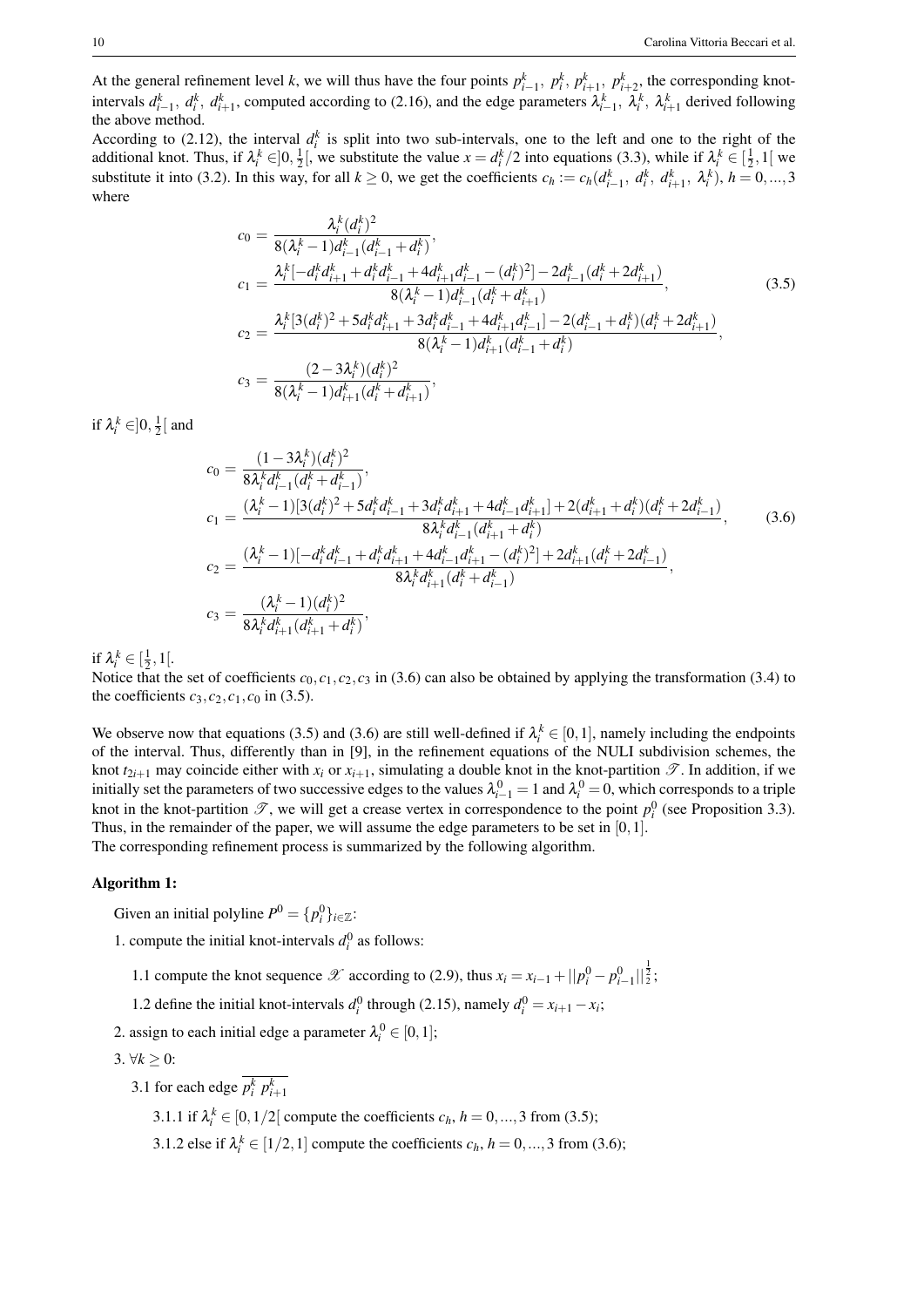3.2 refine the polyline as

$$
p_{2i}^{k+1} = p_i^k,
$$
  
\n
$$
p_{2i+1}^{k+1} = c_0 p_{i-1}^k + c_1 p_i^k + c_2 p_{i+1}^k + c_3 p_{i+2}^k;
$$
\n(3.7)

3.3 update the knot-intervals through

$$
d_{2i}^{k+1} = d_{2i+1}^{k+1} = \frac{d_i^k}{2};
$$

3.4 update the edge parameters  $\lambda_i^k$  following the method discussed at the beginning of this section (see Fig. 3.2).

*Remark 3.2* The NULI 4-point scheme in (3.7) can be seen as an extension of Dubuc's 4-point scheme to the non-uniform case. In fact, when all  $d_i^0$  are equal (i.e. in the case of uniform parameterization) and  $\lambda_i^0 = \frac{1}{2}$  for all *i*, in equations (3.5) and (3.6) we have the coefficients  $c_0 = c_3 = -\frac{1}{16}$ ,  $c_1 = c_2 = \frac{9}{16}$ , which yield the uniform 4-point scheme [14]. On the other hand, Dubuc's 4-point scheme can be obtained by fitting a cubic polynomial to four equispaced points and evaluating at the midpoint of the central interval. Hence, in the uniform case, the two construction methods are equivalent because the values of the four fundamental Lagrange polynomials of degree 3 at  $\frac{1}{2}$  coincide with the values of  $\{v_{3,2,0} (j - \frac{1}{2})\}_{j=-1,\dots,2}$ , and so in this case the NULI 4-point scheme reproduces polynomials up to degree 3 (and not merely degree 2) like Dubuc's 4-point scheme.

#### 3.3 Analysis of the NULI 4-point scheme

In this section we show that the NULI 4-point scheme inherits all the properties of the quadratic NULIFS basis on which it was built upon, namely quadratic precision, approximation order  $3, C<sup>1</sup>$ -smoothness and local-support.

**Proposition 3.1** [Polynomial precision] For any initial set of edge parameters Λ<sup>0</sup>, the NULI 4-point scheme re*produces the set* <sup>Π</sup><sup>2</sup> *of polynomials up to degree 2 whenever applied to any sequence of arbitrarily spaced samples. In addition, the NULI 4-point scheme reproduces the set* <sup>Π</sup><sup>3</sup> *of polynomials up to degree 3 whenever applied to evenly-spaced samples and*  $\lambda_i^0 = \frac{1}{2}$ ,  $\forall i$ .

**Proof:** When all knots are simple, quadratic precision follows directly by construction of the considered scheme: in fact, at each step, we upsample from the order-3 NULIFS interpolant (see equation (2.14)), which reproduces quadratic polynomials <sup>1</sup>. However, to prove polynomial reproduction for any possible parameter configuration, including  $\lambda_i^0 = 0, 1$ , we can follow a more general strategy. For any subdivision level k, consider the quadruple of values  $(x_j^k, (x_j^k)^h)$ ,  $h = 0, 1, 2, j = i - 1, ..., i + 2$ , that are non uniform samples of a constant, linear or quadratic function. If we now apply the equations  $(3.5)$  or  $(3.6)$  to the 4 considered points, it can be easily verified that, for any value of  $\lambda_i^k \in [0,1]$ , the inserted point, associated with the parameter  $\frac{1}{2}(x_i^k + x_{i+1}^k)$  has the expression  $\left(\frac{1}{2}(x_i^k + x_{i+1}^k)\right)^h$ .

Cubic precision in the uniform setting follows from the fact that the refinement rules (3.7) reduce to Dubuc's 4-point scheme (see Remark 3.2).

 $\Box$ 

It was proved that, under certain conditions [24, 25], the exactness of a non-uniform subdivision scheme for polynomials up to degree  $m$ , is necessary and sufficient for achieving an approximation order  $m + 1$  for any function which is smooth enough. Thus the following result holds.

#### Corollary 3.1 (Approximation order) *The NULI 4-point scheme has approximation order 3.*

To analyze the smoothness of the NULI 4-point scheme we observe that, after a few rounds of subdivision, the knot intervals assume a piecewise-uniform configuration of the kind ..., 1, 1,  $\alpha$ ,  $\alpha$ ,  $\alpha$ , ... where  $\alpha > 0$  (see Fig. 2.5). Analogously, in these regions, the edge parameters assume the common value  $\lambda_i^k = 1/2$  (see Fig. 3.2). As a consequence, away from the vertex identified by the junction point of these two uniform knot sequences, the NULI 4-point scheme brings back to the uniform 4-point scheme [14], which is known to be  $C^1$ . Thus, we only need to analyze the smoothness of the scheme in the regions surrounding the junction points.

<sup>&</sup>lt;sup>1</sup> The property of quadratic reproduction refers to the scalar case. Thus, to have such property, if the samples are arbitrarily taken on a quadratic polynomial, the parameters should be the corresponding abscissae.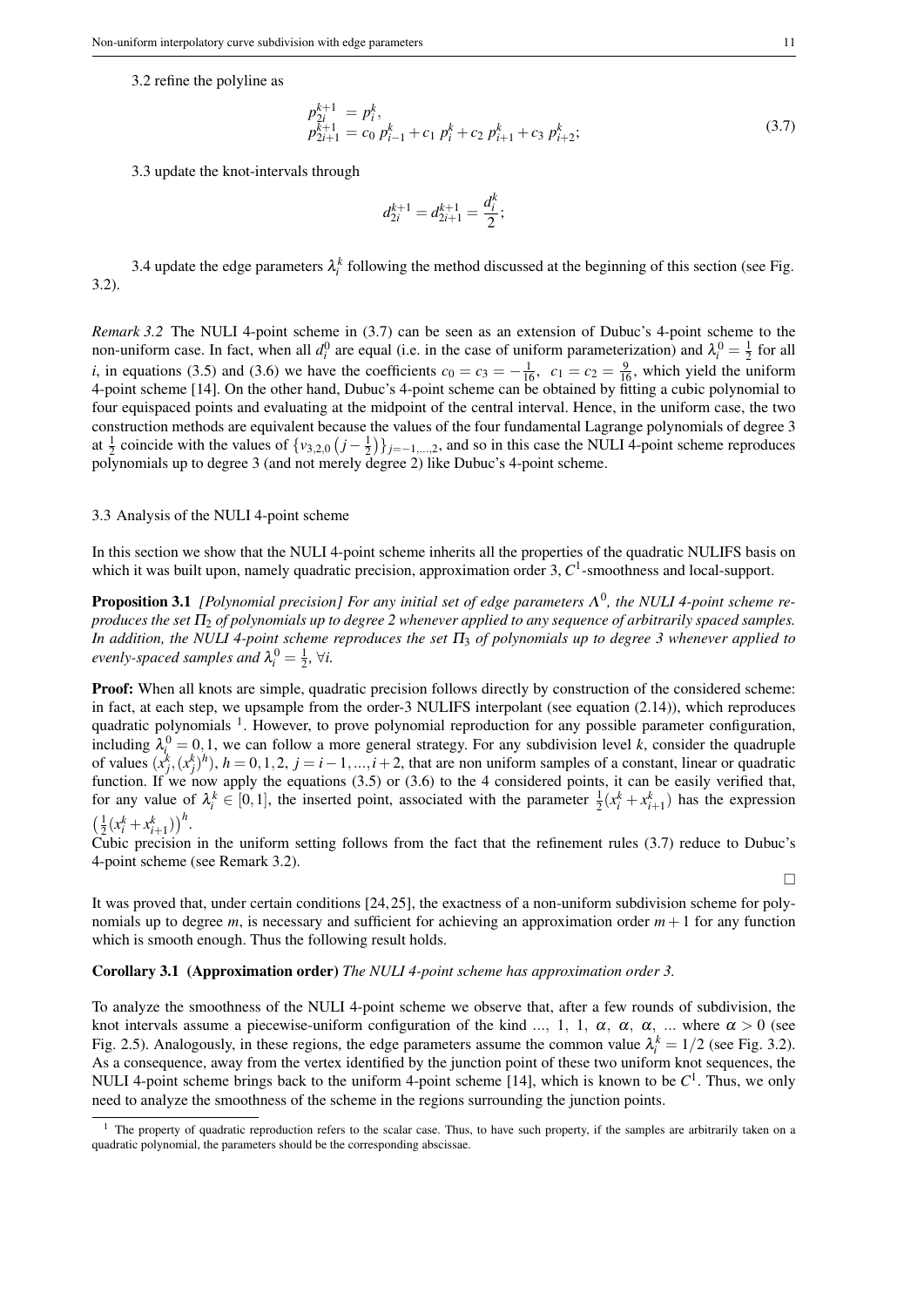Binary refinements defined over irregular knot sequences that are halved at each step were already analyzed in [33]. For the NULI 4-point scheme the situation is slightly different, since, in the neighborhood of the junction points, we need to take into account both the local knot intervals  $d_i^k$ -s and the edge parameters  $\lambda_i^k$ -s. The following analysis relies on the generalizations of the results in [33]. Notice also that the vertex corresponding to the junction point might be tagged or not, as discussed in Section 3.2. To the purpose of our analysis, it is sufficient to consider the situation of a tagged vertex, as the local subdivision matrix in the case of a non-tagged vertex is just a particular case of the latter with  $\lambda_i^k = \frac{1}{2}$ .

Proposition 3.2 (Smoothness order) *The NULI 4-point scheme generates C*<sup>1</sup> *-continuous limit curves for any choice of initial knots*  $\mathscr{X} = \{x_i\}_{i \in \mathbb{Z}}$  and edge parameters  $\Lambda = \{\lambda_i^0\}_{i \in \mathbb{Z}}$ , such that the edge parameters of two *subsequent initial edges do not assume at the same time the values*  $\lambda_{i-1}^0 = 1$  *and*  $\lambda_i^0 = 0$ *.* 

Proof: Without loss of generality, we will assume the junction point of the two regular knot sequences obtained after  $k > 2$  subdivision steps to be  $x_i = 0$ . From the above discussion, the NULI 4-point scheme is  $C^1$ -continuous everywhere except at the point  $x_i = 0$ . Moreover, in the neighborhood of the junction point  $x_i = 0$ , the local subdivision matrix of the NULI 4-point scheme has the structure

$$
M = \begin{bmatrix} -\frac{1}{16} & \frac{9}{16} & \frac{9}{16} & -\frac{1}{16} & 0 & 0 & 0\\ 0 & 0 & 1 & 0 & 0 & 0 & 0\\ 0 & c_0(1,1,\alpha,\lambda_{i-1}^k) & c_1(1,1,\alpha,\lambda_{i-1}^k) & c_2(1,1,\alpha,\lambda_{i-1}^k) & c_3(1,1,\alpha,\lambda_{i-1}^k) & 0 & 0\\ 0 & 0 & 0 & 1 & 0 & 0 & 0\\ 0 & 0 & c_0(1,\alpha,\alpha,\lambda_i^k) & c_1(1,\alpha,\alpha,\lambda_i^k) & c_2(1,\alpha,\alpha,\lambda_i^k) & c_3(1,\alpha,\alpha,\lambda_i^k) & 0\\ 0 & 0 & 0 & 0 & 1 & 0 & 0\\ 0 & 0 & 0 & -\frac{1}{16} & \frac{9}{16} & \frac{9}{16} & -\frac{1}{16} \end{bmatrix},
$$
\n(3.8)

where the coefficients  $c_h(1, 1, \alpha, \lambda_{i-1}^k)$ ,  $h = 0, ..., 3$ , are computed by formulas (3.5) or (3.6), depending on the value of  $\lambda_{i-1}^k$  and  $c_h(1, \alpha, \alpha, \lambda_i^k)$ ,  $h = 0, ..., 3$  are computed analogously according to the value of  $\lambda_i^k$ .

Using the symbolic computation program Mathematica, it is easy to verify that the 7*×*7 local subdivision matrix in (3.8) has eigenvalues  $\ell_0 = 1$ ,  $\ell_1 = \frac{1}{2}$ , and all the remaining eigenvalues  $\ell_j$ , with  $j = 2, \dots, 6$ , are either scalar with modulus smaller than  $\frac{1}{2}$  or defined by a symbolic expression depending only on the parameters  $\alpha$ ,  $\lambda_{i-1}^k$  and  $\lambda_i^k$ . Solving the symbolic inequalities obtained by imposing the conditions

$$
|\ell_j| < \frac{1}{2} \quad \forall j \ge 2 \text{ such that } \ell_j \text{ is symbolic,} \tag{3.9}
$$

it can be verified that (3.9) holds for any values of  $\alpha, \lambda_{i-1}^k$  and  $\lambda_i^k$  in their spans of definition, i.e.  $\alpha > 0$  and  $\lambda_i^k$ ,  $\lambda_i^k$   $\in$  [0, 1] (excluding the case  $\lambda_{i-1}^k = 1$  and at the same time  $\lambda_i^k = 0$ ). Thus, for any possible initial edge parameters configuration - except for the case  $\lambda_{i-1}^0 = 1$  and contemporaneously  $\lambda_i^0 = 0$  - the eigenvalues of *M* satisfy the necessary  $C^1$  conditions.

Notice also that, due to the parameters updating strategy proposed in Section 3.2 the scheme is stationary, namely the same refinement matrix  $M$  is applied at each iteration around the point  $x_i$ . As a consequence, for each eigenvalue  $\ell_j$  of *M* with eigenvector  $v_j$ , the basis function  $\mathcal{F}_{v_j}$  of the scheme satisfies

$$
\ell_j \mathscr{F}_{\nu_j}(h) = \mathscr{F}_{\nu_j}\left(\frac{h}{2}\right). \tag{3.10}
$$

Now, repeating the procedure in [33], it can be verified that, if the scheme satisfies relation (3.10) and the two leading eigenvectors reproduce 1 and *t* - which is true by Proposition 3.1 - the conditions  $\ell_0 = 1$ ,  $\ell_1 = \frac{1}{2}$ ,  $|\ell_j|$  <  $\frac{1}{2}$   $\forall j \ge 2$  are also sufficient to guarantee *C*<sup>1</sup>-smoothness of the scheme.

**Proposition 3.3** *For any choice of initial knots*  $\mathcal{X} = \{x_i\}_{i \in \mathbb{Z}}$ *, if the edge parameters of two subsequent edges are* set to the values  $\lambda_{i-1}^0 = 1$  and  $\lambda_i^0 = 0$ , the limit curve of the NULI 4-point scheme is  $C^0$ -continuous at the point  $p_i^0$ .

**Proof:** The local subdivision matrix *M* in (3.8), corresponding to the configuration  $\lambda_{i-1}^0 = 1$ ,  $\lambda_i^0 = 0$ , generates the eigenvalues  $\ell_0 = 1$ ,  $\ell_1 = \ell_2 = \frac{1}{2}$ ,  $|\ell_j| < \frac{1}{2} \forall j \geq 3$ . In this case the eigenvalues  $\ell_1$  and  $\ell_2$  have two linearly independent eigenvectors, causing the scheme to be  $C^0$  at the junction point  $x_i = 0$  (Fig. 3.4 right).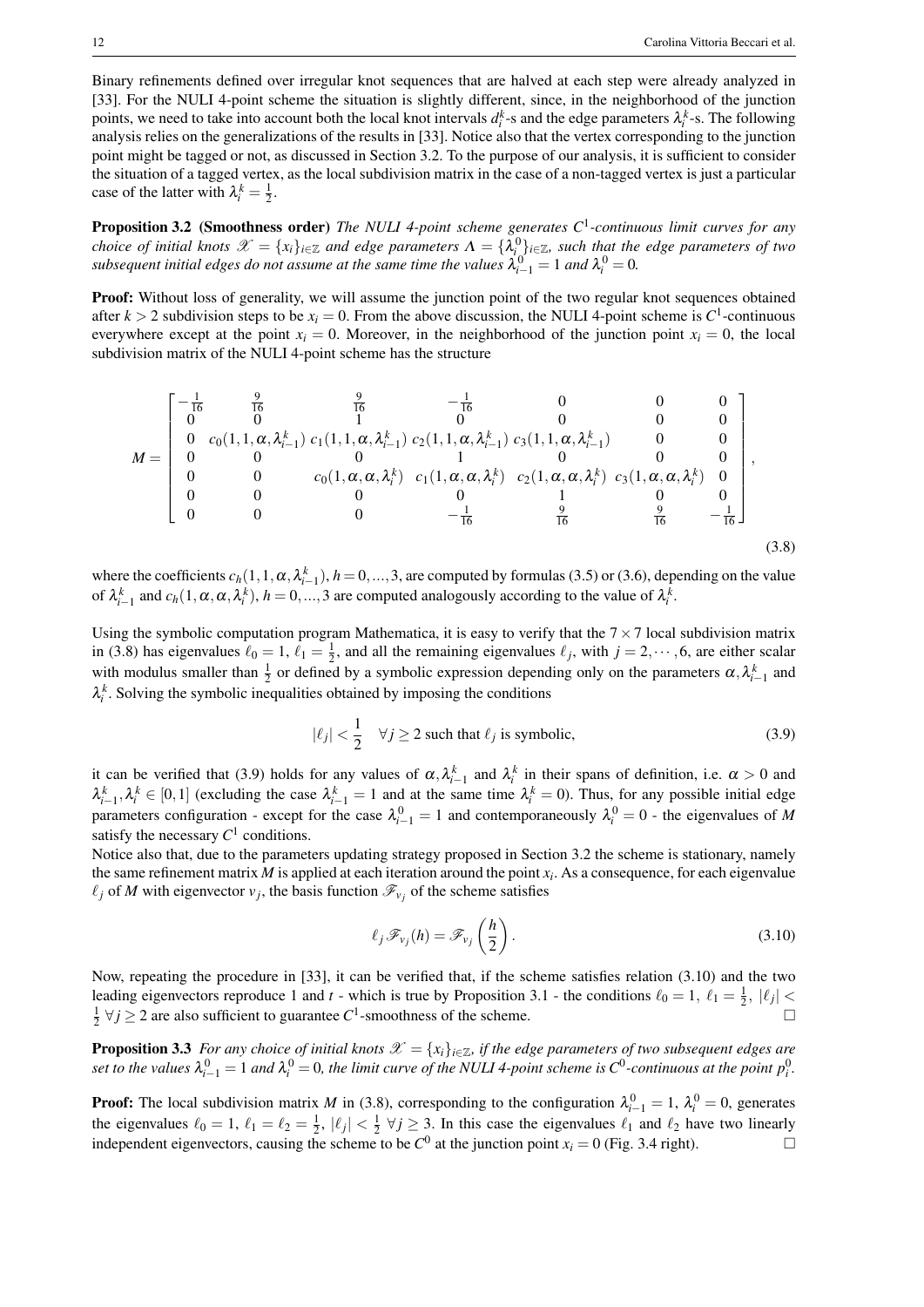*Remark 3.3* Notice that the authors of the order-3 NULIFS basis [9] did not consider the case of double and triple knots. Conversely, with the NULI 4-point scheme we handle also those configurations and our analysis shows that the limit curves are  $C^0$ -continuous in the case of a triple knot configuration and  $C^1$ -continuous otherwise.

**Proposition 3.4** (Support width) The basis function  $\mathscr{F}_{e_i}(h)$  of the NULI 4-point scheme centered at  $x_i$  has com*pact support s* =  $[x_{i-3}, x_{i+3}]$ *.* 

**Proof:** The basis function  $\mathcal{F}_{e_i}(h)$  is obtained as the limit function of the scheme applied to the vector  $e_i$ , whose *i*th entry is one with the remaining entries being zero.

At refinement step  $k = 0$ , the basis function  $\mathcal{F}_{e_i}(h)$  vanishes outside the interval  $s^0 = [x_{i-2}, x_{i+2}]$ . At each successive step  $k > 0$ , the width of the support is extended by a factor  $\frac{x_{i-2}-x_{i-3}}{2^k}$  and  $\frac{x_{i+3}-x_{i+2}}{2^k}$  on its left and right hand side respectively. Thus, after *N* steps we will have

$$
s^N = \left[x_{i-2} - \sum_{k=1}^N \frac{x_{i-2} - x_{i-3}}{2^k}, \ x_{i+2} + \sum_{k=1}^N \frac{x_{i+3} - x_{i+2}}{2^k}\right].
$$

Therefore,  $s = \lim_{N \to +\infty} s^N = [x_{i-3}, x_{i+3}].$ 

A plot of the basis function  $\mathcal{F}_{e_i}(h)$  is shown in Figs. 3.3 and 3.4.



Fig. 3.3 Basis function of the NULI 4-point scheme with uniform knots (left) and non-uniform knots (right). The edge parameters are set to  $\lambda_i^0 = \frac{1}{2}, \forall i.$ 



Fig. 3.4 Basis function of the NULI 4-point scheme with uniform knots, edge parameters  $\lambda_{i-1}^0 = 0.1$ ,  $\lambda_i^0 = 0.9$  (left)/ $\lambda_{i-1}^0 = 1$ ,  $\lambda_i^0 = 0$  (right) and tagged vertex  $(x_i, 1)$ .

#### 4 The order-4 NULIFS basis and the NULI 6-point scheme

Exploiting formula (2.6), the NULIFS basis  $v_{4,3,i}(x)$  centered at  $x_i$  and satisfying the interpolatory condition (2.1), is defined by

$$
\nu_{4,3,i}(x) = \sum_{j=-6}^{2} a_{i,j} N_{4,2i+j}(x),\tag{4.1}
$$

where the coefficients  $a_{i,j}$  are given in Appendix.

*Remark 4.1* In the case of uniform parameterization and mid-point additional knots (i.e.  $\lambda_i = \frac{1}{2}$ ,  $\forall i$ ), the order-4 NULIFS basis  $v_{4,3,i}(x)$  with the extended knot-partition (2.12) becomes the  $C^2$  LICS (Local Interpolatory Cardinal Spline) basis [8,6]. Also, the uniform order-4 NULIFS basis  $v_{2,2,i}(x)$  coincides with the  $C^2$  B2-spline proposed by Chu [7].

 $\Box$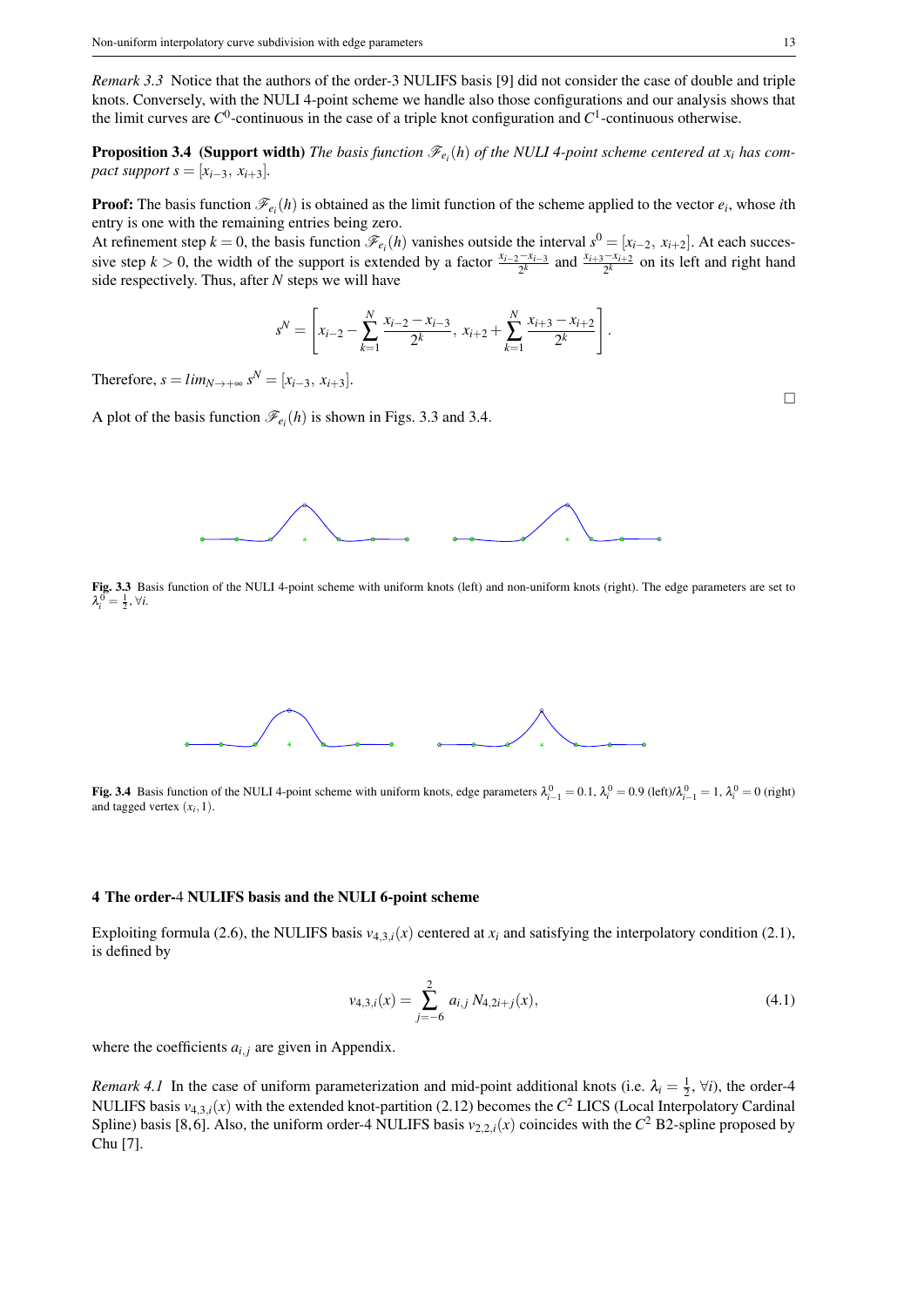Observe that, from relation (2.2),  $supp v_{4,3,i}(x) \subseteq [x_{i-3}, x_{i+3}]$  and consequently the coefficients  $a_{i,j}$  of the order-4 NULIFS basis  $v_{4,3,i}(x)$  enclose the six parameters  $d_j$ ,  $j = i-3,...,i+2$ . In this way, the coefficients  $c_h$ ,  $h = 0,...,5$ , defining the NULI 6-point insertion rule, depend on the parameters  $d_{i-2}^k$ ,  $d_{i-1}^k$ ,  $d_i^k$ ,  $d_{i+1}^k$ ,  $d_{i+2}^k$  and on the edge parameters  $\lambda_{i-1}^k$ ,  $\lambda_i^k$ ,  $\lambda_{i+1}^k$ , namely  $c_h = c_h(d_{i-2}^k, d_{i-1}^k, d_i^k, d_{i+1}^k, d_{i+2}^k, \lambda_{i-1}^k, \lambda_i^k, \lambda_{i+1}^k)$ . For the sake of conciseness, we will not provide a formulation analogous to (3.5) for the coefficients of the NULI 6-point scheme. In fact, although their explicit expressions can be symbolically derived by repeating the computations described in Section 2.3, they turn out to be quite long.

Moreover, following the same method proposed in Proposition 3.2, it can be proved that the NULI 6-point scheme generates  $C^2$  limit curves. In particular, the subdivision scheme corresponding to the NULI 6-point, generates  $C^2$ limit curves in any uniform region. In addition, in the neighborhood of the junction point between two non-uniform regions, the local subdivision matrix associated to the scheme has eigenvalues  $\ell_0 = 1$ ,  $\ell_1 = \frac{1}{2}$ ,  $\ell_2 = \frac{1}{4}$ ,  $|\ell_j| < \frac{1}{4}$ *∀ j ≥* 3.

The main advantage of the NULI 6-point scheme over its 4-point counterpart is given by higher smoothness as well as higher degree of polynomial precision. However, it is worsened by wider support and by the fact that evaluating its coefficients requires more computational effort. These disadvantages limit its importance in applications and prevent any possibility of extension to the surface case.

## 5 Application examples and comparisons

In this section we show some application examples to demonstrate that the NULI 4-point scheme represents a good trade-off between computational efficiency and shape quality. To this aim we will first compare the NULI 4-point scheme with the corresponding order-3 NULIFS interpolant and successively with the NULI 6-point scheme and the non-linear subdivision schemes by Dyn et al. [15] and Daubechies et al. [13].

For interpretation of the references to color in the figures, the reader is referred to the web-version of this paper. We also let the reader notice that the different quality of the curves in the following examples appears more evident by enlarging the pdf format of this manuscript.

Figures 5.1 and 5.2 illustrate the results we got by applying the NULI 4-point scheme to highly non-uniformly spaced initial data.



Fig. 5.1 The NULI 4-point limit curve (left/blue) and the NULIFS quadratic interpolant (right/magenta).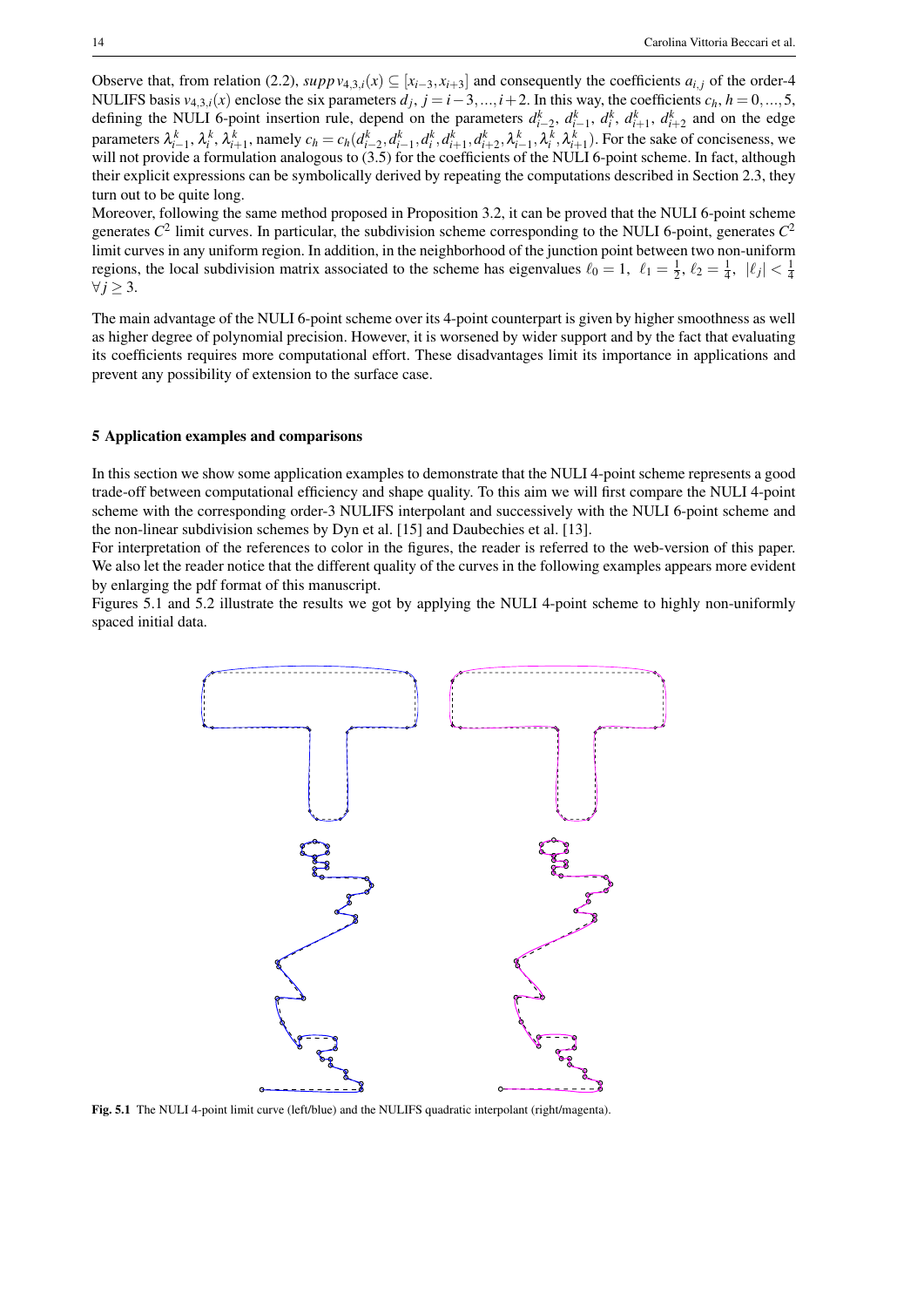

Fig. 5.2 First row: comparison of the interpolation curves in Fig. 5.1. Second row: enlargement of two details in the above interpolation curves. The NULI 4-point limit curve is in color blue, while the NULIFS quadratic interpolant in magenta.



Fig. 5.3 The NULI 4-point limit curve obtained with edge parameters  $\lambda_1^0 = 1$ ,  $\lambda_2^0 = 0$ ,  $\lambda_4^0 = 1$ ,  $\lambda_5^0 = 0$  and tagged vertices  $p_2^0$ ,  $p_5^0$  (left) and enlargement of one detail (right).

As discussed in Section 2.3 (see Remark 2.2), if compared with the corresponding order-3 NULIFS interpolant, the limit curve of the NULI 4-point scheme turns out to be tighter to the initial data polygon (in the sense of Remark 2.2).

Although there are many proposals of stationary and non-stationary subdivision schemes whose refinement equations include shape parameters [1–3, 12, 17, 19, 30], the authors are not aware of any existing scheme whose parameters set has a behavior comparable to the NULI 4-point scheme. In fact, so far parameters have been introduced either to control the tension of the limit curve  $[2, 3, 30]$ , to increase its smoothness  $[17, 19]$  or to reproduce salient curves [1, 3, 12, 30]. Differently, the edge parameters of the NULI 4-point scheme are used to simulate the behavior of double and triple knots. Thus no comparison with other subdivision schemes including parameters will be presented in the case of  $\lambda_i^0$ s different from  $\frac{1}{2}$ .

Figures 5.3 and 5.4 show some of the shape effects that can be achieved by playing with different values of the edge parameters  $\lambda_i^0$ . Differently than the corresponding order-3 NULIFS interpolant, the NULI 4-point scheme is capable of generating crease vertices (Fig. 5.3). Figure 5.4 compares the behavior of the NULI 4-point limit curves, with the parameters updating strategy discussed in Section 3.2, with the order-3 NULIFS interpolant, when starting from the same initial edge parameters.

Figures 5.5 and 5.6 (left) illustrate limit curves obtained through the NULI 6-point scheme and the corresponding order-4 NULIFS interpolant.

Finally, Figures 5.6 (right) and 5.7 present a comparison of the NULI 4-point interpolant with the limit curves obtained through the NULI 6-point scheme and the non-linear 4-point schemes by Dyn et al. [15] and Daubechies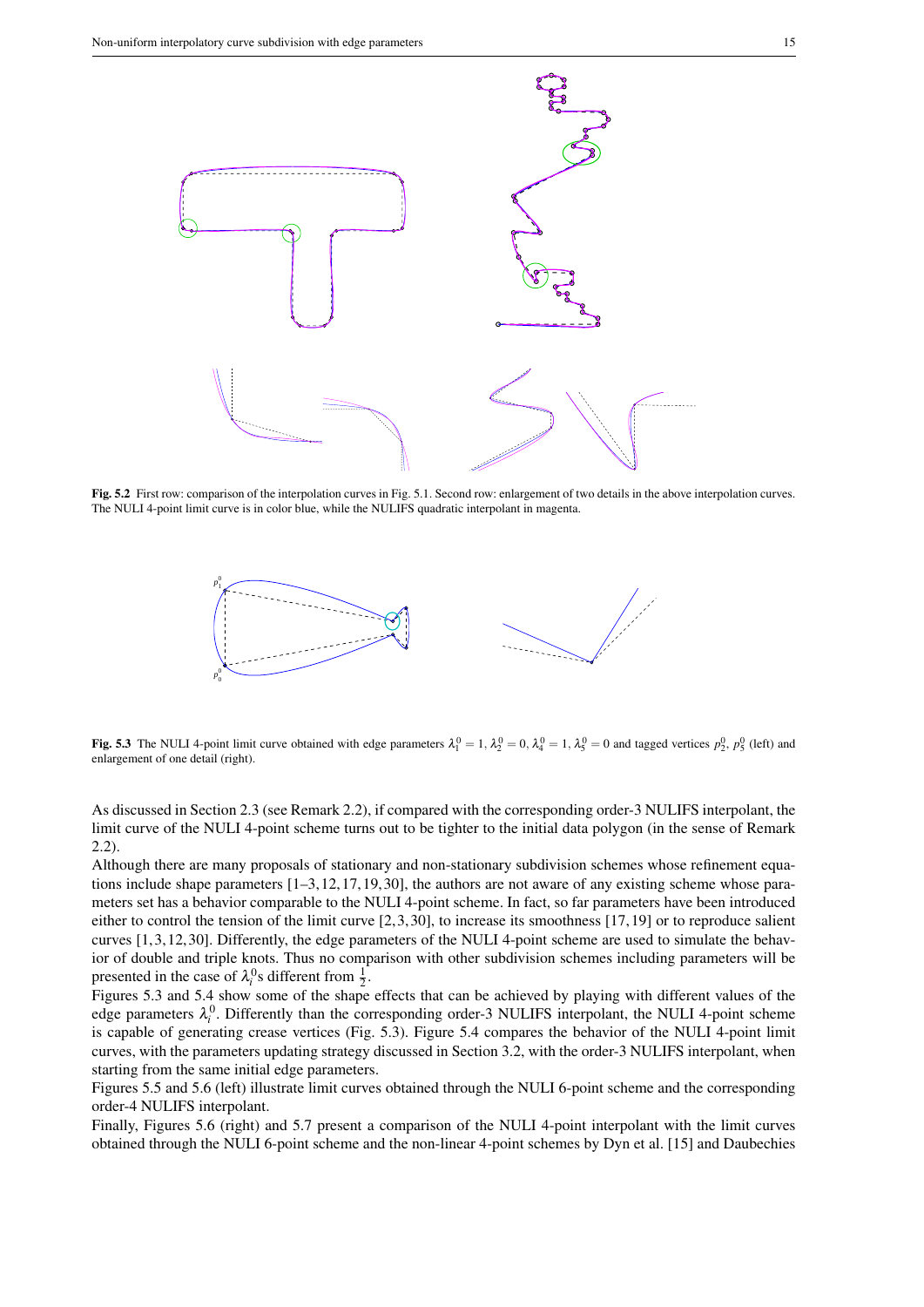

Fig. 5.4 The NULI 4-point limit curve (left/blue) and the NULIFS quadratic interpolant (right/magenta). Top row: tagged vertices  $p_2^0$ ,  $p_5^0$  and edge parameters  $\lambda_1^0 = 0.9$ ,  $\lambda_2^0 = 0.1$ ,  $\lambda_4^0 = 0.9$ ,  $\lambda_5^0 = 0.1$ ; bottom row: tagged vertices  $p_2^0$ ,  $p_0^0$  and edge parameters  $\lambda_1^0 = 1$ ,  $\lambda_5^0 = 1$ .

### et al. [13].

All these numerical examples indicate that when  $\lambda_i^0 = \frac{1}{2}$ , the NULI 4-point scheme generates similar curves with respect to the ones obtained through such schemes.



Fig. 5.5 The NULI 6-point limit curve (left/yellow) and the NULIFS cubic interpolant (right/magenta).

### 6 Conclusions and future work

We have presented a family of non-uniform interpolating subdivision schemes originated from order-*n* locally supported fundamental splines with arbitrary knots. The resulting refinement algorithms are linear and, besides exploiting the advantages of a centripetal parameterization to interpolate non-uniformly spaced data, they include a set of edge parameters that allow great shape flexibility.

Among all schemes that can be derived in the proposed way, we have addressed in detail the construction of the NULI 4 and 6-point schemes.

Our analysis emphasizes that, to the purpose of applications, the NULI 4-point scheme turns out to be the optimal member of its family of schemes and also advantageous with respect to other non uniform 4-point schemes. In fact, if compared with the non-linear 4-point schemes by Dyn et al. [15] or Daubechies et al. [13], it has the advantage of being linear, so that we were able to prove convergence and smoothness results, and computationally cheaper, since the parameterization is not recomputed at each step. On the other hand, although its NULI 6-point counterpart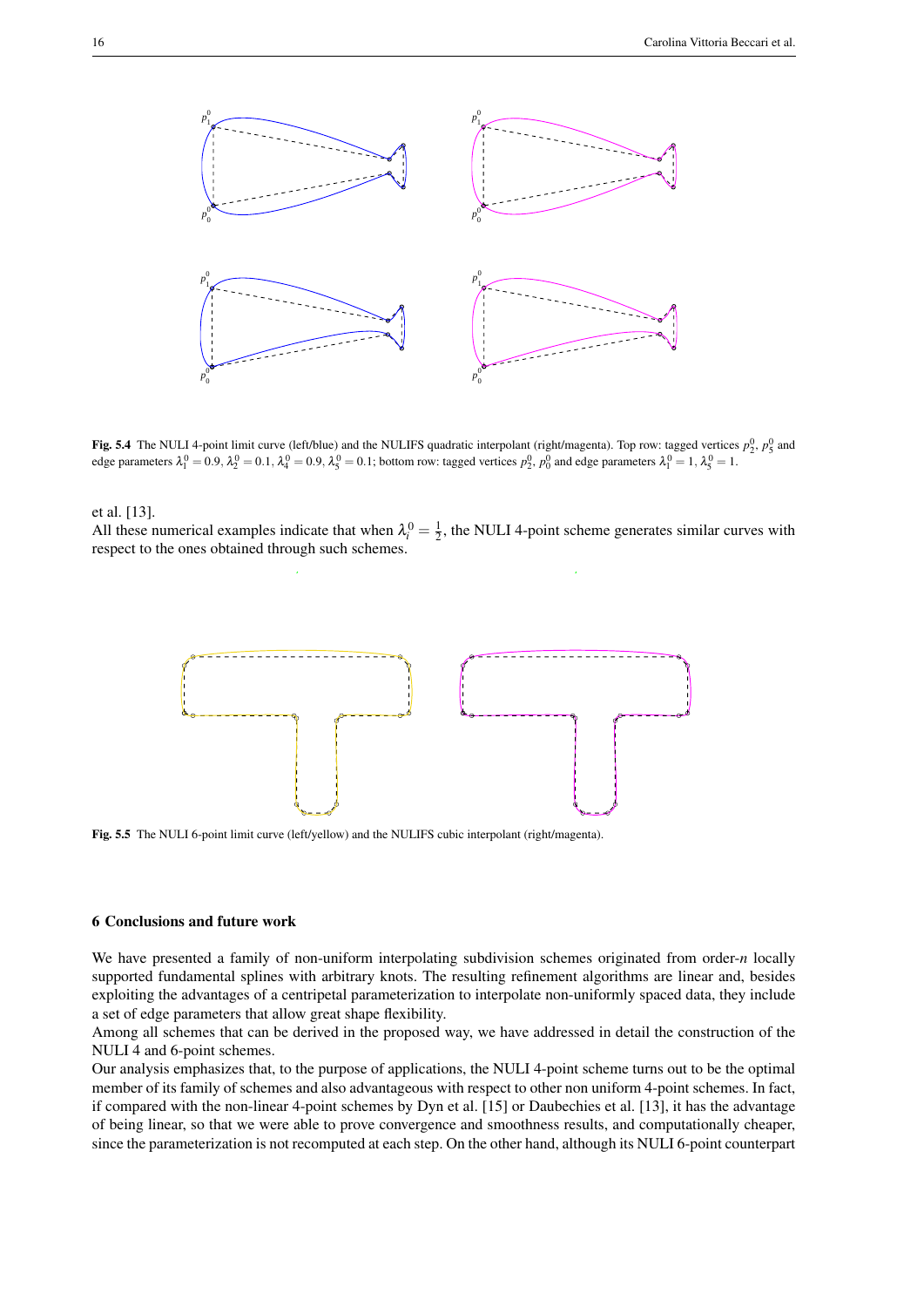

Fig. 5.6 First row: comparison of the NULI 6-point limit curve with the cubic NULIFS interpolant (left) and with the NULI 4-point limit curve (right). Second row: enlargement of two details in the above interpolation curves. The NULI 4 and 6-point limit curves are respectively in colors blue and yellow. The cubic NULIFS interpolant is in color magenta.

generates  $C<sup>2</sup>$  limit curves, the NULI 4-point scheme is computationally advantageous, as the coefficients of the refinement equations are described by much simpler formulas. Finally, with respect to both the aforementioned schemes, the NULI 4-point scheme generates limit curves with similar shapes whenever  $\lambda_i^0 = \frac{1}{2}$ ,  $\forall i$ . In addition, for different values of  $\lambda_i^0 \in [0,1]$ , the NULI 4-point scheme allows us to achieve special shape features like point tension effects or *C* <sup>0</sup> vertices that cannot be obtained by the NULIFS basis considered in [9].

For all its desirable properties, the NULI 4-point refinement algorithm constitutes a key ingredient towards the definition of non-uniform, local, interpolatory subdivision surfaces over meshes of arbitrary topology.

Acknowledgements This research was supported by the University of Bologna and the University of Milano-Bicocca, Italy. The authors are grateful to the anonymous referees for their useful suggestions.

#### References

- 1. C. Beccari, G. Casciola, L. Romani: A non-stationary uniform tension controlled interpolating 4-point scheme reproducing conics. Comput. Aided Geom. Design 24(1), 1-9 (2007)
- 2. C. Beccari, G. Casciola, L. Romani: An interpolating 4-point ternary non-stationary subdivision scheme with tension control. Comput. Aided Geom. Design 24(4), 210-219 (2007)
- 3. C. Beccari, G. Casciola, L. Romani: Shape controlled interpolatory ternary subdivision. Appl. Math. Comput. 215(3), 916-927 (2009)
- 4. T.J. Cashman, N.A. Dodgson, M.A. Sabin: A symmetric, non-uniform, refine and smooth subdivision algorithm for general degree Bsplines. Comput. Aided Geom. Design 26(1), 94-104 (2009)
- 5. G.M. Chaikin: An algorithm for high speed curve generation. Comput. Graphics Image Process. 3, 346-349 (1974)
- 6. J.J. Chen, A.K. Chan, C.K. Chui: A local interpolatory cardinal spline method for the determination of eigenstates in quantum-well structures with arbitrary potential profiles. IEEE J. Quantum Electronics 30(2), 269-274 (1994)
- 7. K.-C. Chu: B3-splines for interactive curve and surface fitting. Comput. Graphics 14(2), 281-288 (1990)
- 8. C.K. Chui: Vertex splines and their applications to interpolation of discrete data. In: W. Dahmen, M. Gasca and C.A. Micchelli (Eds.), Computation of Curves and Surfaces, 1990, pp. 137-181.
- 9. C.K. Chui, J.M. De Villiers: Applications of optimally local interpolation to interpolatory approximants and compactly supported wavelets. Math. Comp. 65(213), 99-114 (1996)
- 10. C. Conti, R. Morandi: Piecewise *C* 1 -shape-preserving Hermite interpolation. Computing 56(4), 323-341 (1996)
- 11. W. Dahmen, T.N.T. Goodman, C.A. Micchelli: Compactly supported fundamental functions for spline interpolation. Numer. Math. 52, 639-664 (1988)
- 12. S. Daniel, P. Shunmugaraj: An approximating*C* <sup>2</sup> non-stationary subdivision scheme. Comput. Aided Geom. Design 26(7), 810-821 (2009)
- 13. I. Daubechies, I. Guskov, W. Sweldens: Regularity of irregular subdivision. Constr. Approx. 15(3), 381-426 (1999)
- 14. S. Dubuc: Interpolation through an iterative scheme. J. Math. Anal. Appl. 114(1), 185-204 (1986)
- 15. N. Dyn, M. Floater, K. Hormann: Four-point curve subdivision based on iterated chordal and centripetal parameterizations. Comput. Aided Geom. Design 26(3), 279-286 (2009)
- 16. N. Dyn, J.A. Gregory, D. Levin: Piecewise uniform subdivision schemes. In: M. Dæhlen, T. Lyche, and L.L. Schumaker (Eds.), Mathematical Methods for Curves and Surfaces, pp.111-120, Vanderbilt University Press, Nashville (TN), (1995)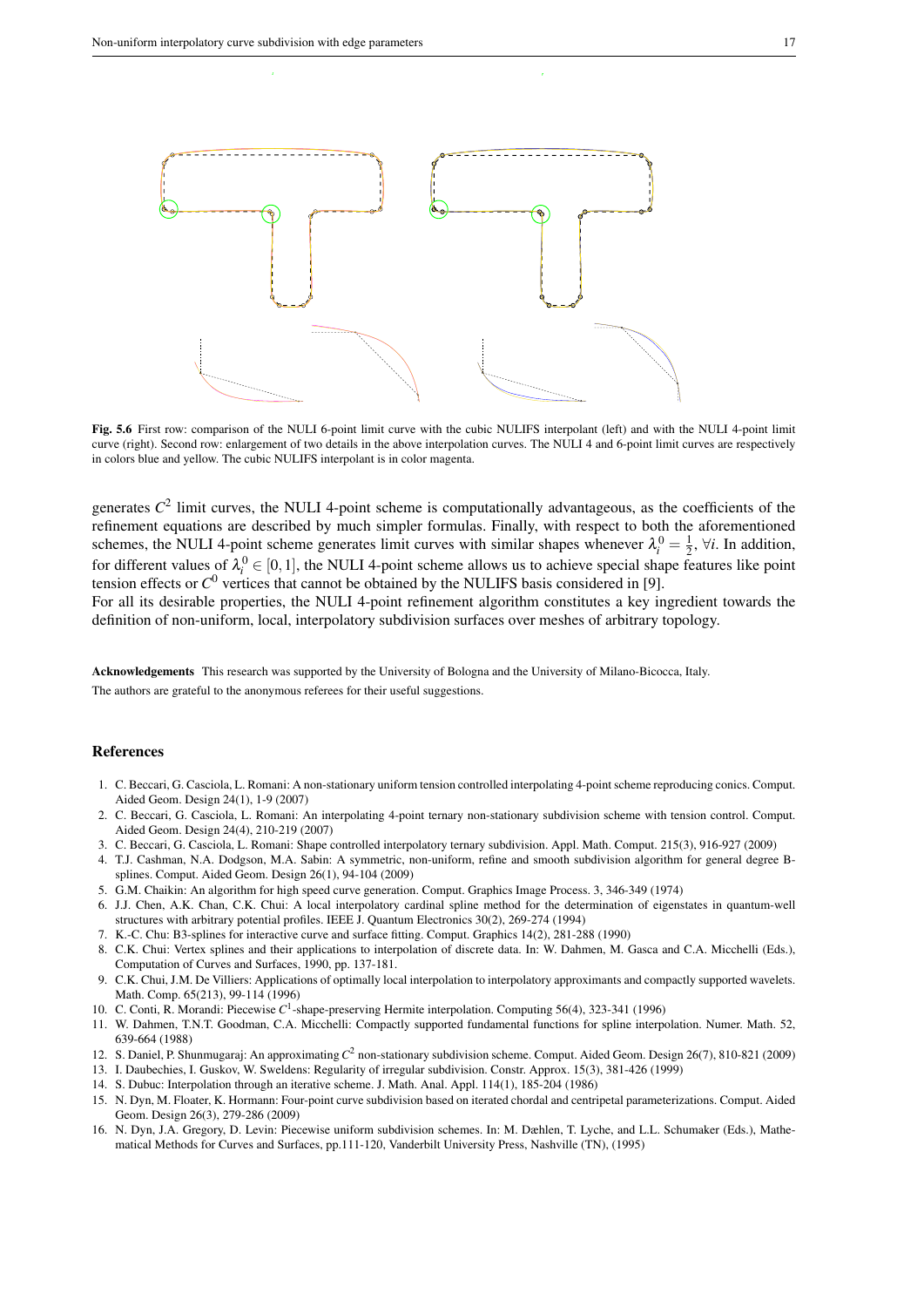

Fig. 5.7 Limit curves obtained through the NULI 4-point (first row/blue), the non-linear 4-point scheme by Dyn et al. [15] (second row/red), the non-uniform 4-point by Daubechies et al. with centripetal parameterization [13] (third row/green) and the non-linear NULI 4-point scheme with iterated centripetal parameterizations (fourth row/black).

- 17. N. Dyn, D. Levin, C.A. Micchelli: Using parameters to increase smoothness of curves and surfaces generated by subdivision. Comput. Aided Geom. Design 7, 129-140 (1990)
- 18. M. Floater: On the deviation of a parametric cubic spline interpolant from its data polygon. Comput. Aided Geom. Design 25, 148-156 (2008)
- 19. M.F. Hassan, I.P. Ivrissimitzis, N.A. Dodgson, M.A. Sabin: An interpolating 4-point *C* 2 ternary stationary subdivision scheme. Comput. Aided Geom. Design 19(1), 1-18 (2002)
- 20. F. Kuijt, R. van Damme: Shape preserving interpolatory subdivision schemes for non uniform data. J. Approx. Theory 114(1), 1-32 (2002)
- 21. E.B. Kuznetsov, A.Yu. Yakimovich: The best parameterization for parametric interpolation. J. Comput. Appl. Math. 191(2), 239-245 (2006)
- 22. E.T.Y. Lee: Choosing nodes in parametric curve interpolation. Computer-Aided Design 21(6), 363-370 (1989)
- 23. A. Levin: Combined subdivision schemes. PhD thesis, Tel-Aviv university (2000)
- 24. A. Levin: Polynomial generation and quasi-interpolation in stationary non-uniform subdivision. Comput. Aided Geom. Design 20(1), 41-60 (2003)
- 25. A. Levin: The importance of polynomial reproduction in piecewise uniform subdivision. In: R. Martin, H. Bez and M.A. Sabin (Eds.), Mathematics of Surfaces XI, Proceedings of 11th IMA international Conference, pp. 272-307, Springer (2005)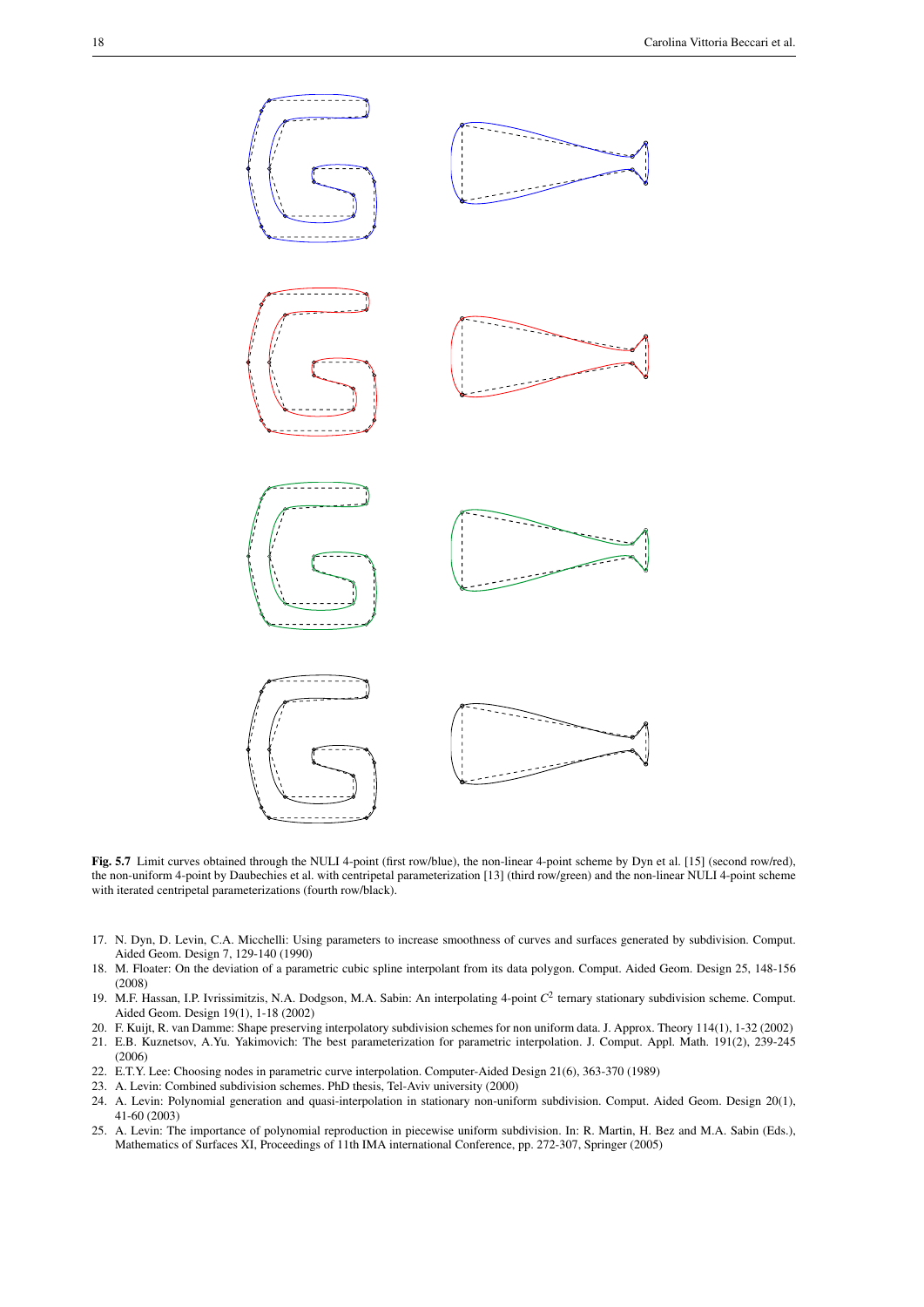- 26. T. Lyche, J.-L. Merrien: *C* 1 interpolatory subdivision with shape constraints for curves. SIAM J. Numer. Anal. 44, 1095-1121 (2006)
- 27. C. Manni: On shape preserving *C* <sup>2</sup> Hermite interpolation. Bit Numerical Mathematics 41(1), 127-148 (2001) 28. M. Marinov, N. Dyn, D. Levin: Geometrically controlled 4-point interpolatory schemes. In: N.A. Dodgson, M.S. Floater and M.A. Sabin
- (Eds.), Advances in Multiresolution for Geometric Modelling, pp. 301-315, Springer-Verlag (2005) 29. J.-L. Merrien, P. Sablonnière: Monotone and convex C<sup>1</sup> Hermite interpolants generated by a subdivision algorithm. Constr. Approx. 19,
- 279-298 (2003)
- 30. L. Romani: From approximating subdivision schemes for exponential splines to high-performance interpolating algorithms. J. Comput. Appl. Math. 224(1), 383-396 (2009)
- 31. S. Schaefer, R. Goldman: Non-uniform subdivision for B-splines of arbitrary degree. Comput. Aided Geom. Design 26(1), 75-81 (2009)
- 32. T.W. Sederberg, J. Zheng, D. Sewell, M. Sabin: Non-uniform recursive subdivision surfaces. Proceedings of the 25th annual conference on Computer Graphics and Interactive Techniques, 1998, pp. 387-394.
- 33. J. Warren: Binary subdivision schemes for functions over irregular knot sequences. In: M. Dæhlen, T. Lyche, L.L. Schumaker (Eds.), Mathematical Methods in CAGD III, pp. 543-562, Vanderbilt University Press, Nashville (TN), (1995)

## Appendix

The following expressions define the coefficients of the NULI 6-point scheme.

$$
a_{i,-6} = -\frac{4-3d_{i-2}(-1+\lambda_{i-2})^2(4_{i-3}+d_{i-2}\lambda_{i-1})^2}{3d_{i-1}(d_{i-2}+d_{i-1})\left(d_{i-2}(-2+\lambda_{i-2})\lambda_{i-1}+d_{i-3}(-1+\lambda_{i-2})(1+\lambda_{i-1})\right)}, \\ a_{i,-5} = -\frac{d_{i-2}^2(d_{i-3}+d_{i-2}\lambda_{i-1})}{3d_{i-1}(d_{i-2}+d_{i-1})(d_{i-3}+d_{i-2}+d_{i-1})}, \\ a_{i,-4} = \frac{(d_{i-2}(d_{i-3}^2+d_{i-2}\lambda_{i-1})}{(2d_{i}(d_{i-1}(-1+\lambda_{i-1})^2+d_{i-2}^2+d_{i-2})(1+\lambda_{i-1})^2(d_{i}+d_{i-1}+d_{i}\lambda)}{(2d_{i}(d_{i-1}(-1+\lambda_{i-1})^2+d_{i-2}^2+d_{i-1})(d_{i-1}(-2+\lambda_{i-1})\lambda_{i}^2+d_{i-2}^2(-1+\lambda_{i-1})^2(d_{i}+d_{i-1}+d_{i}\lambda))}
$$
  
+ 
$$
\frac{(d_{i-3}(d_{i-1}^2-1(d_{i-2}+d_{i-1})(d_{i-3}+d_{i-2}+d_{i-1}))d_{i-1}(-2+\lambda_{i-1})\lambda_{i}^2+d_{i-2}^2(-1+\lambda_{i-1})(1+\lambda_{i}))}{(3d_{i}(d_{i-1}(d_{i-2}+d_{i-1})(d_{i-3}+d_{i-2}+d_{i-1})(d_{i-1}(-2+\lambda_{i-1})\lambda_{i}+d_{i-2}(-1+\lambda_{i-1})(1+\lambda_{i}))}
$$
  
+ 
$$
\frac{(d_{i-3}(d_{i-1}(-1+\lambda_{i-1})^2(2+\lambda_{i}+d_{i-1})(d_{i-1}(-2+\lambda_{i-1})\lambda_{i}+d_{i-2}(-1+\lambda_{i-1})(1+\lambda_{i}))}{(3d_{i}(d_{i-1}(-d_{i-2}+d_{i-1})(d_{i-3}+d_{i-2}+d_{i-1})(d_{i-1}(-2+\lambda_{i-1
$$